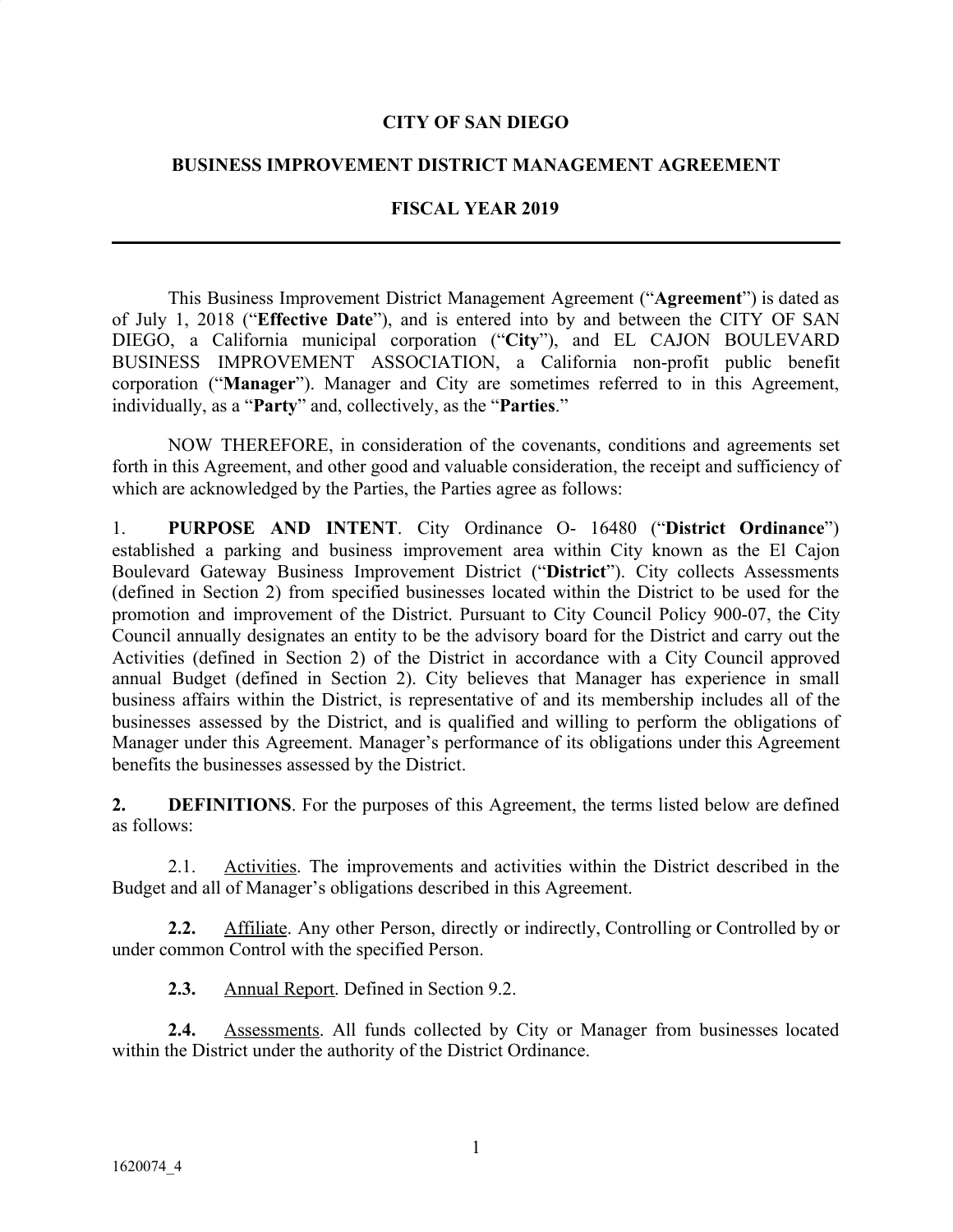**2.5.** Bankruptcy Proceeding. Any proceeding, whether voluntary or involuntary, under Title 11 of the United States Code or any other or successor State or Federal statute relating to assignment for the benefit of creditors, appointment of a receiver or trustee, bankruptcy, composition, insolvency, moratorium, reorganization, or similar matters.

**2.6.** Budget. The annual budget report for the District approved by the City Council for each specific Fiscal Year during the Term.

**2.7.** Business Day. Any weekday on which City is open to conduct regular City functions with City personnel.

**2.8.** CDBG. Defined in Section 9.7.

**2.9.** City. Defined in the initial paragraph of this Agreement.

2.10. City Parties. Collectively, City, the City Council, and all City elected or appointed officials, employees, agents and attorneys.

2.11. City Party. Individually, City, the City Council, or any City elected or appointed official, employee, agent or attorney.

2.12. City Representative. Defined in Section 12.1.

2.13. Claim. Any claim, loss, cost, damage, expense, liability, lien, action, cause of action (whether in tort, contract, under statute, at law, in equity or otherwise), charge, award, assessment, fine or penalty of any kind (including consultant and expert fees and expenses and investigation costs of whatever kind or nature, and if a Party improperly fails to provide a defense for another Person entitled to indemnity under this Agreement or provides such defense under a reservation of rights, then Legal Costs of the Person) and any judgment.

**2.14.** Control. Possession, directly or indirectly, of the power to direct or cause the direction of the management and policies of a Person, whether by ownership of Equity Interests in any entity, at any tier of ownership, by contract or otherwise. "**Controlling**" and "**controlled**" shall have correlating meanings.

**2.15.** County. County of San Diego, California.

**2.16.** Default. A Monetary Default or a Non-Monetary Default.

**2.17.** District. Defined in Section 1.

**2.18.** District Ordinance. Defined in Section 1.

**2.19.** EDD. City's Economic Development Department.

2.20. Effective Date. Defined in the initial paragraph of this Agreement.

2.21. Equity Interest. All or any part of any equity or ownership interest(s) (whether stock, partnership interest, beneficial interest in a trust, membership interest in a limited liability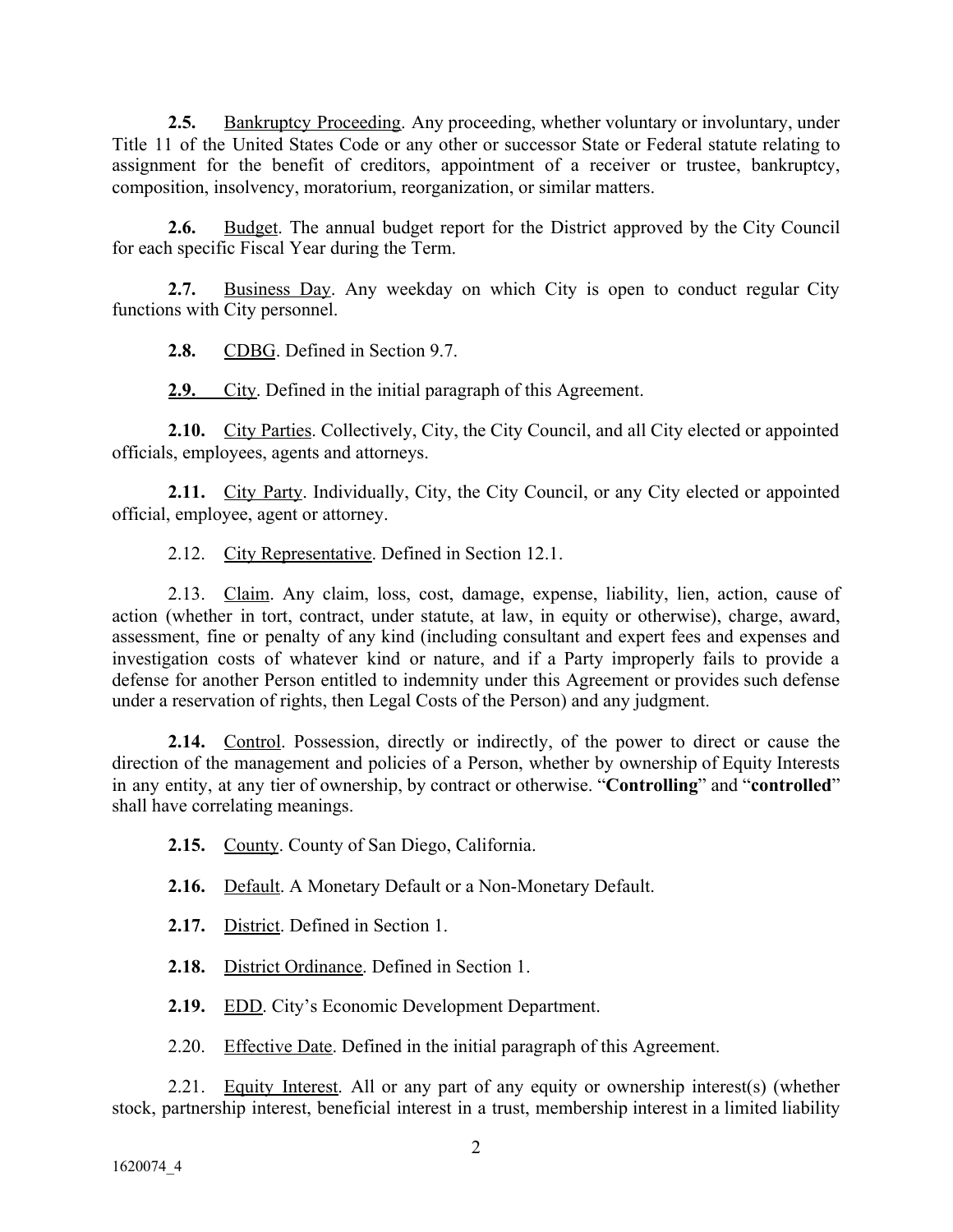company, or other interest of an ownership or equity nature) in any entity, at any tier of ownership, that owns or holds any ownership or equity interest in a Person.

2.22. Event of Default. The occurrence of any one or more of the following:

2.22.1. *Monetary Default*. A Monetary Default that continues for seven (7) calendar days after Notice to the Party in Default specifying in reasonable detail the amount of money not paid and the nature and calculation of each such amount, or the bond, surety or insurance not provided;

2.22.2. *Bankruptcy or Insolvency*. A Party admits in writing that the Party is unable to pay its debts as they become due or a Party becomes subject to any Bankruptcy Proceeding (except an involuntary Bankruptcy Proceeding dismissed within ninety (90) days after commencement), or a custodian or trustee is appointed to take possession of, or an attachment, execution or other judicial seizure is made with respect to, substantially all of the Party's assets or the Party's interest in this Agreement (unless such appointment, attachment, execution, or other seizure was involuntary, and is contested with diligence and continuity and vacated and discharged within ninety (90) days after commencement);

2.22.3. *Transfer*. The occurrence of Transfer of any or all of Manager's rights or obligations under this Agreement, whether voluntarily, involuntarily or by operation of Law, in violation of the terms and conditions of this Agreement;

or

2.22.4. *Violation of Section 4.10*. Any violation of the provisions of Section 4.10;

2.22.5. *Non-Monetary Default*. Any Non-Monetary Default, other than those specifically addressed in Section 2.22.2, Section 2.22.3, or Section 4.10, that is not cured within thirty (30) days after Notice to the Party in Default describing the Non-Monetary Default in reasonable detail. In the case of such a Non-Monetary Default that cannot with reasonable diligence be cured within thirty (30) days after the effective date of a Notice of Default, the Party asserted to be in Default shall only be in Default if such Party does not do all of the following: (a) within thirty (30) days after Notice of such Non-Monetary Default, advise the other Party of the intention of the Party in Default to take all reasonable steps to cure such Non-Monetary Default; (b) duly commence such cure within such thirty (30) day period; and (c) diligently prosecute such cure to completion within a reasonable time under the circumstances.

2.23. Extended Term. Defined in Section 3.1.

**2.24.** Federal. Relating or pursuant to the authority of the federal government of the United States of America.

**2.25.** Fiscal Year. Each time period starting on July 1 and ending on the immediately following June 30.

**2.26.** GAAP. Generally Accepted Accounting Principles.

**2.27.** GAGAS. Generally Accepted Government Audit Standards.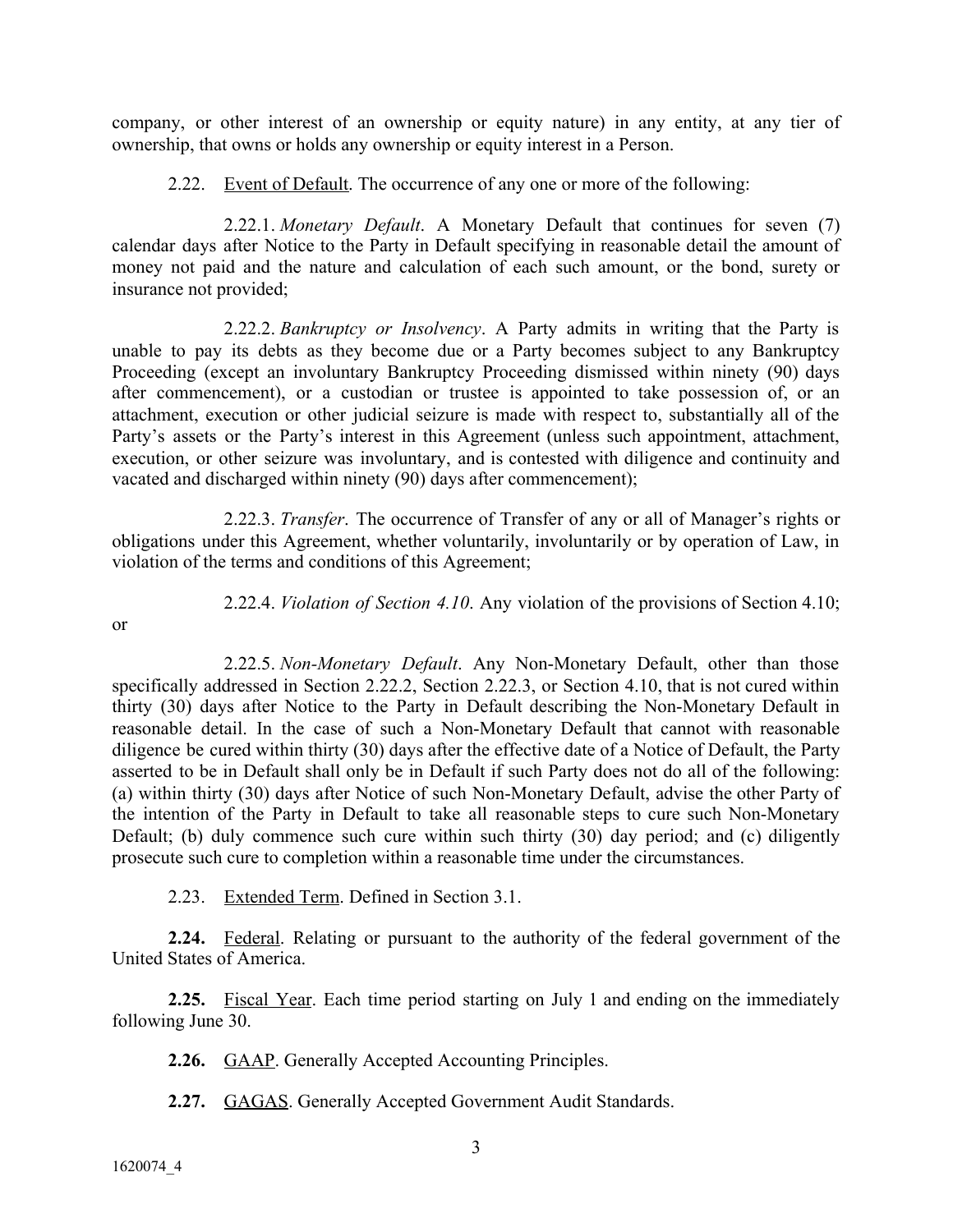**2.28.** Government. Any and all courts, boards, agencies, commissions, offices or authorities of any nature whatsoever of any governmental unit (Federal, State, County, City, district, or otherwise) whether now or later in existence.

2.29. Indemnify. Where this Agreement states that any Party shall "Indemnify" any Person from, against, or for a particular Claim, that the Party shall indemnify the Person and defend and hold the Person harmless from and against such Claim (alleged or otherwise). "**Indemnified**" shall have the correlative meaning.

2.30. Initial Term. Defined in Section 3.

**2.31.** Intellectual Property. All materials and deliverables subject to copyright protection that arise, or are developed in performance of this Agreement, including editorial drafts, original copy, photographs, proofs, corrected proofs, camera-ready boards and similar editorial materials and all negatives, flats, engravings, Photostats, drawings, and other production materials, and for information technology procurements, executable code, source code, fixes, patches, updates, upgrades, documentation embedded or otherwise, original copy, and other production materials.

**2.32.** Law. Every law, ordinance, requirement, order, proclamation, directive, rule or regulation of any Government applicable to this Agreement or otherwise relating to any Party's rights, obligations or remedies under this Agreement, or any Transfer of any of the foregoing, whether in force on the Effective Date or passed, enacted, modified, amended or imposed at some later time, including any retroactively-applicable law, subject in all cases, however, to any applicable waiver, variance or exemption.

**2.33.** Legal Costs. In reference to any Person, all reasonable costs and expenses such Person incurs in any legal proceeding (or other matter for which such Person is entitled to be reimbursed for its Legal Costs), including attorneys' fees, court costs and expenses, and consultant and expert witness fees and expenses.

**2.34.** Management Grant. Defined in Section 6.1.

2.35. Manager. Defined in the initial paragraph of this Agreement.

2.36. Manager Parties. Collectively, Manager and its directors, officers, employees, agents, guests, invitees, shareholders, members, managers, partners and Affiliates.

2.37. Manager Party. Individually, Manager or its directors, officers, employees, agents, guests, invitees, shareholders, members, managers, partners or Affiliates.

**2.38.** Manager Representative. Defined in Section 12.2.

**2.39.** Mandatory Assistance. Defined in Section 17.

**2.40.** Member Business. A business located within the District that is subject to paying Assessments pursuant to the District Ordinance.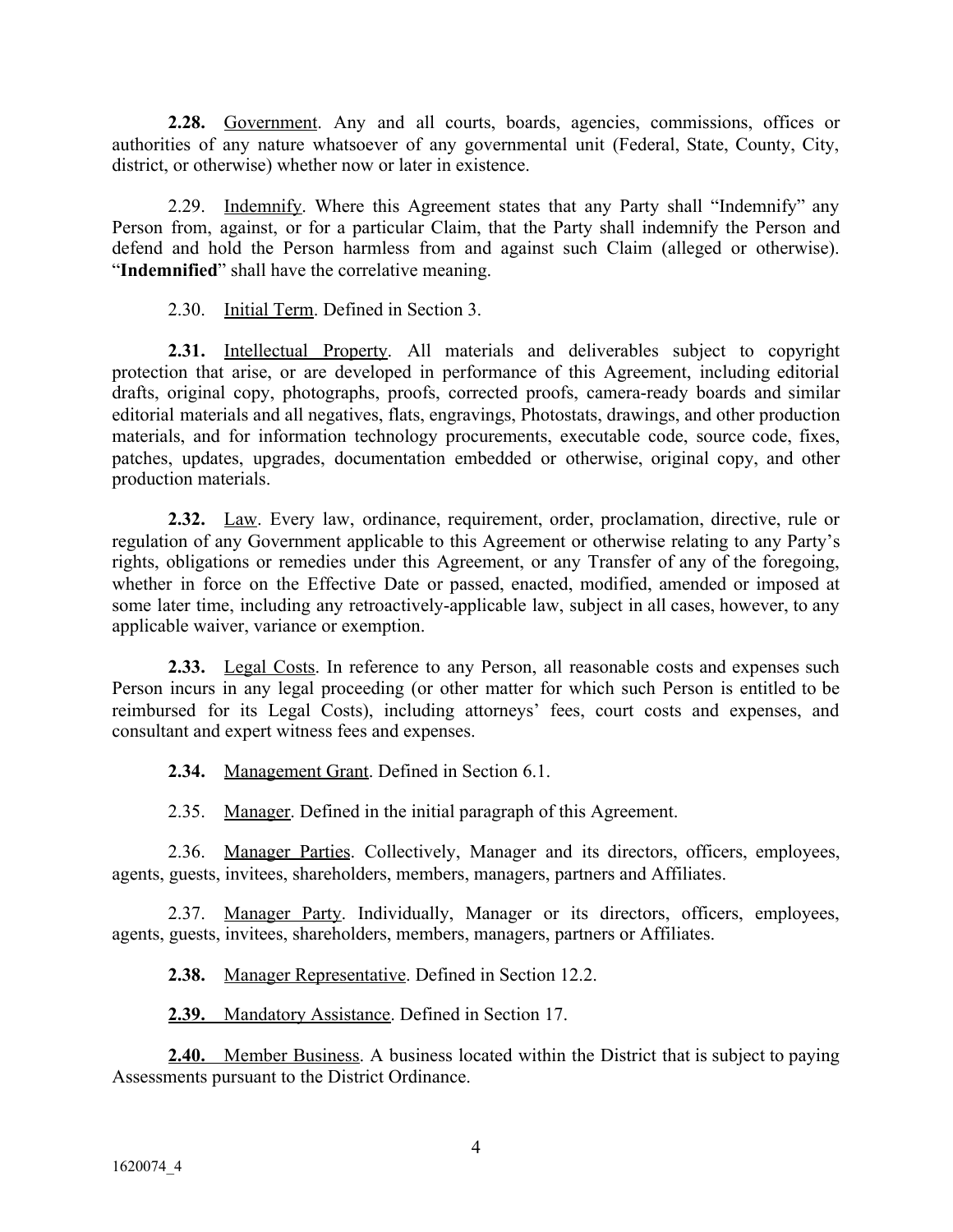**2.41.** Monetary Default. Any failure by a Party to pay, deposit or deliver, when and as this Agreement requires, any amount of money, any bond or surety or evidence of any insurance coverage required to be provided under this Agreement, whether to or with a Party or a Third Person.

**2.42.** Non-Monetary Default. The occurrence of any of the following, except to the extent constituting a Monetary Default: (a) any failure of a Party to perform any of such Party's obligations under this Agreement; (b) any failure of a Party to comply with any material restriction or prohibition in this Agreement; or (c) any other event or circumstance that, with passage of time or giving of Notice, or both, would constitute a breach of this Agreement by a Party.

**2.43.** Notice. Any consent, demand, designation, election, notice or request relating to this Agreement. All Notices must be in writing.

**2.44.** Notify. To give a Notice.

**2.45.** Operating Manual. City's "FY 2011 Update of the Operating Manual for Economic Development Services Programs," as may be amended from time to time, containing procedures for fiscal management and accountability.

2.46. Other Revenue. Defined in Section 7.

2.47. Party. Defined in the initial paragraph of this Agreement.

2.48. Parties. Defined in the initial paragraph of this Agreement.

**2.49.** Person. Any association, corporation, Government, individual, joint venture, joint-stock company, limited liability company, partnership, trust, unincorporated organization or other entity of any kind.

**2.50.** Reconciliation Report. Defined in Section 9.1.

**2.51.** Records. All administrative or financial records relating to the District, Assessments, Activities, SBEP grant funds, or this Agreement that are prepared or gathered by Manager, including books, papers, invoices, receipts, accounting records, reports, financial disclosures, audits, other disclosures, certifications, work product, and any other documents, data or records.

**2.52.** Reporting Period. Each calendar month during the Term.

2.53. Residual Assessments. Defined in Section 5.1.

2.54. SBEP. Defined in Section 6.1.

2.55. SDMC. San Diego Municipal Code.

**2.56.** State. The State of California.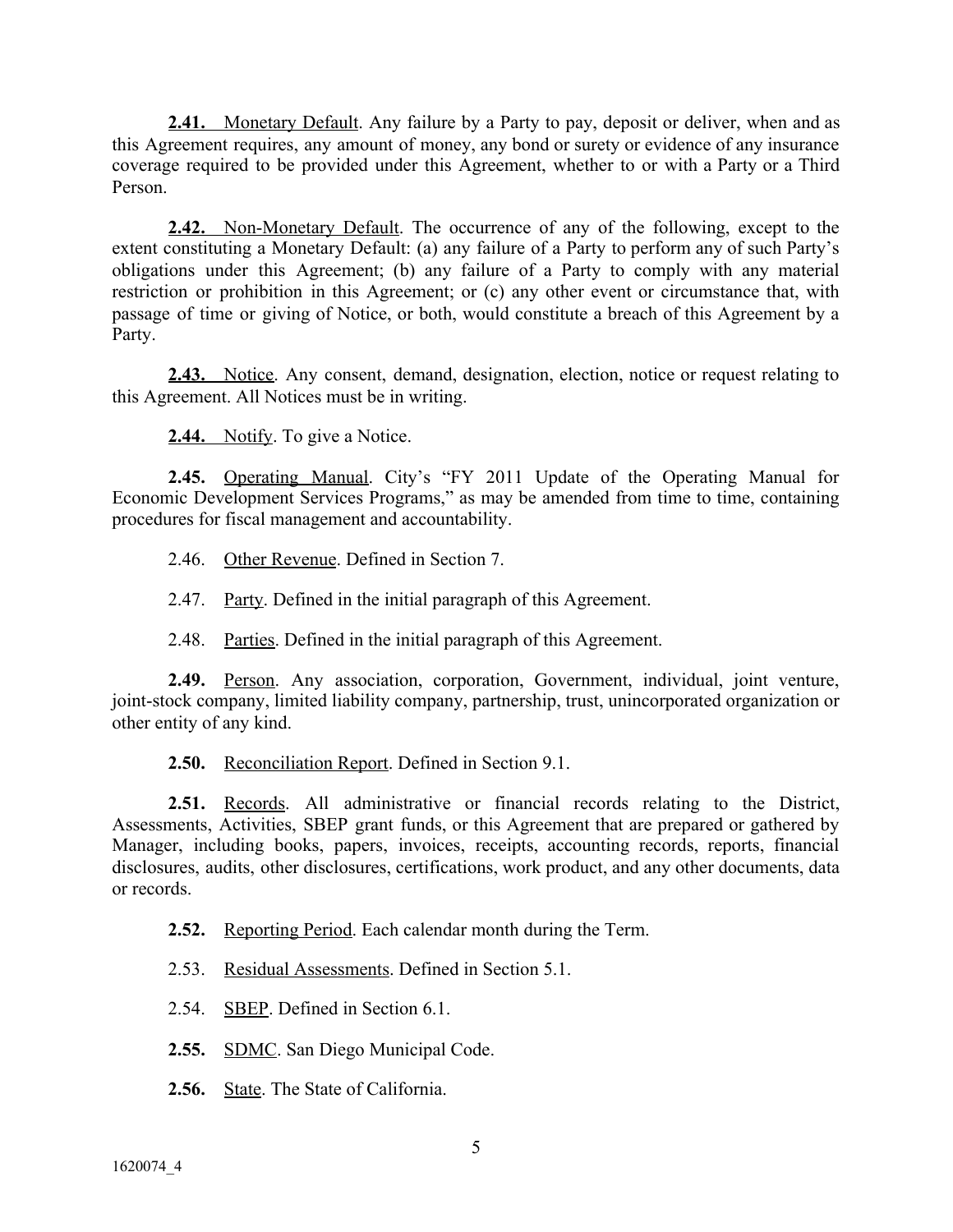**2.57.** Subcontract. A contract between Manager and a Subcontractor.

**2.58.** Subcontract Activity Report. Defined in Section 11.5.

**2.59.** Subcontractor. Any Person with which Manager contracts for the performance of services or the supplying of materials that will be paid for in whole or in part with Assessments received by Manager pursuant to this Agreement.

**2.60.** Subcontractor List. A list of the names of and contact information for all Subcontractors Manager has hired or intends to hire in connection with performing Activities under this Agreement.

**2.61.** Term. Defined in Section 3.1.

**2.62.** Third Person. Any Person that is not a Party, an Affiliate of a Party, or an elected official, officer, director, manager, shareholder, member, principal, partner, employee or agent of a Party.

2.63. Transfer. Regarding any property, right or obligation, any of the following, whether by operation of Law or otherwise, whether voluntary or involuntary and whether direct or indirect: (a) any assignment, conveyance, grant, hypothecation, mortgage, pledge, sale or other transfer, whether direct or indirect, of all or any part of such property, right or obligation or of any legal, beneficial or equitable interest or estate in such property, right or obligation or any part of it (including the grant of any easement, lien or other encumbrance); (b) any conversion, exchange, issuance, modification, reallocation, sale or other transfer of any Equity Interest(s) in the owner of such property, right or obligation by the holder(s) of such Equity Interest(s); or (c) any transaction that is in substance equivalent to any of the foregoing. A transaction affecting Equity Interests, as referred to in clauses "(b)" or "(c)" of this Section 2.63, shall be deemed a Transfer by the Person issuing such Equity Interests, even though such Person is not technically the transferor.

**3. TERM**. This Agreement shall commence on the Effective Date, subject to approval by the City Attorney in accordance with San Diego Charter section 40, and shall continue until June 30, 2019, subject to potential extension as provided in Section 3.1 and the other rights of the Parties under this Agreement ("**Initial Term**").

3.1. Term Extension. The Initial Term may be extended in individual Fiscal Year durations up to a maximum of four (4) separate times, with approval of each such extension by the City Council (each, an "**Extended Term**"). Only one Extended Term may be approved and entered into by the Parties during the Initial Term and each Extended Term (if any). Under no circumstance shall the Term (defined below in this Section 3.1) exceed five (5) years. The beginning of each Extended Term is subject to all of the following conditions: (a) Manager is not in Default on the last day of the Initial Term or the immediately preceding Extended Term, as applicable; (b) the Extended Term has been approved by the City Council; and (c) the Manager Representative has approved the Extended Term. The Initial Term and each Extended Term entered into in accordance with this Section 3 are sometimes, collectively, referred to in this Agreement as the "**Term**."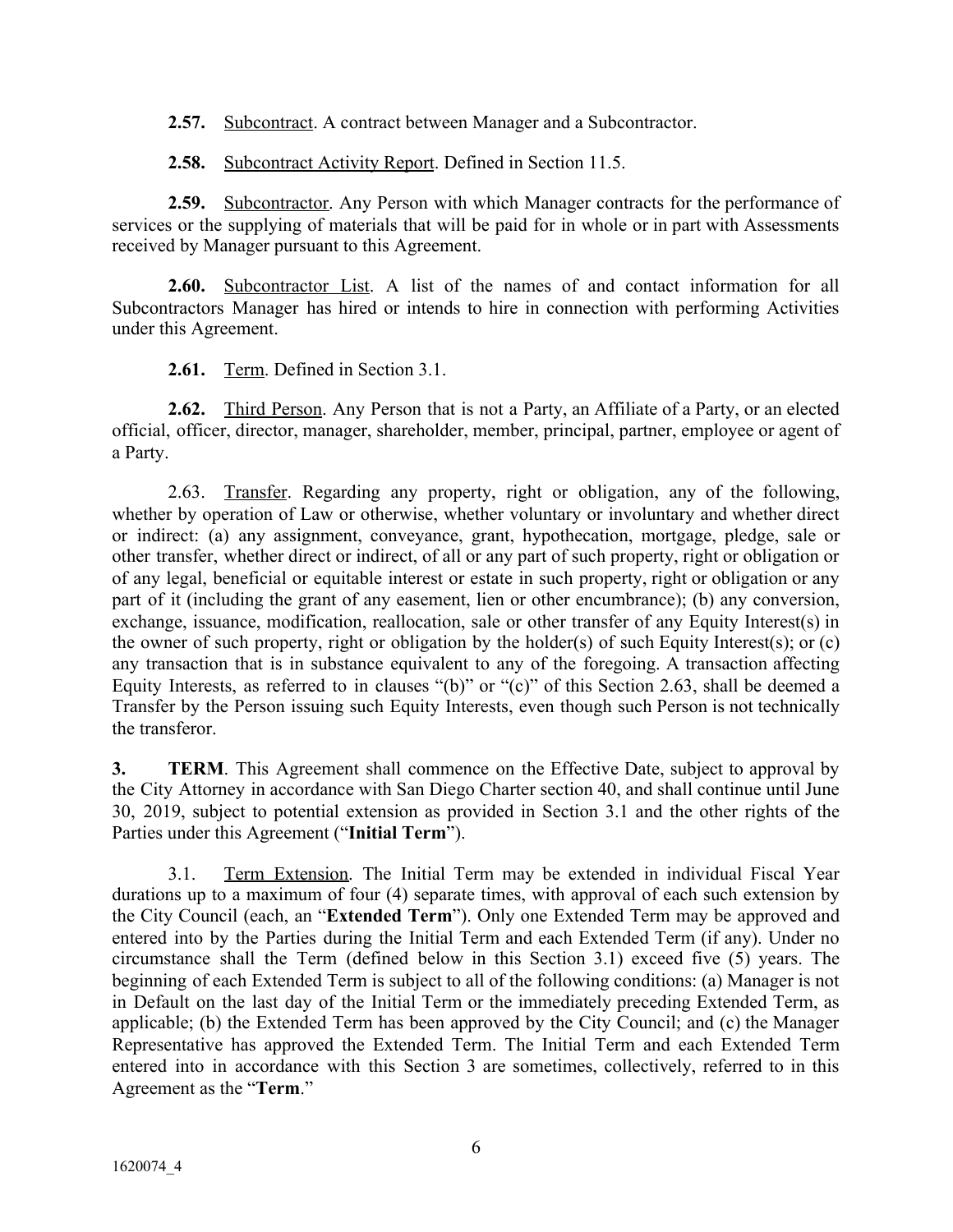3.2. Expiration. On expiration of the Term, this Agreement and the rights and obligations of the Parties under this Agreement shall terminate, except those rights or obligations expressly surviving expiration or termination of this Agreement.

## 4. **SPECIFIC MANAGER OBLIGATIONS**.

4.1. District Management. Manager shall perform all Activities necessary for the proper management of the District in a professional and prudent manner and in accordance with all Laws and the Budget. More specifically, Manager shall do all of the following:

4.1.1. *Objectives*. Establish objectives for evaluating and strengthening the existing businesses within the District and explore methods of attracting new businesses into the District;

4.1.2. *Promotional Strategy*. Develop a general promotional strategy tailored to the businesses within the District;

4.1.3. *Liaison*. Establish a liaison with agencies conducting business revitalization activities and explore means of supporting public improvement projects within the District:

**4.1.4.** *Banners and Banner Districts*. Except to the extent that the City has provided, whether before or after the Effective Date, authority to another Person to manage such banner district or banners, manage any banner district or banners within the District in accordance with the City's Development Services Department policies, City Council adopted ordinances and resolutions, and any other applicable Laws, in each instance, whether in effect on the Effective Date or adopted or enacted after the Effective Date; and

4.1.5. *Newsletter*. Distribute a newsletter (in electronic and/or print media format) to every Member Business at least once every three months that includes, among other things, a directory of Manager's current Board of Directors.

4.1.6. *Performance Metrics*. Collect data on all of the following: (a) ratio of annual Assessment amount to total annual Budget; (b) all net gains and losses in businesses; (c) all net gains and losses in jobs; (d) ground floor vacancy rate; and (e) average rental rate per square foot.

4.2. Procurement of Goods and Services. All procurement of goods and services by Manager in administration of the District that obligates or will result in the expenditure of any Assessments or SBEP funds shall comply with Divisions 30-36 of Article 2, Chapter 2, of the San Diego Municipal Code, and all other laws and policies applicable to City's procurement of such goods and services, except that the threshold amounts shall be as listed below and all quotes or pricing must be obtained in writing.

4.2.1. *Agreement Duration*. Agreements for procured goods or services may not exceed five (5) years, nor may they be renewed, unless renewal was included in the original solicitation and does not result in the total term of the agreement exceeding five (5) years. A simple extension of the term of an agreement that does not result in an obligation of Manager to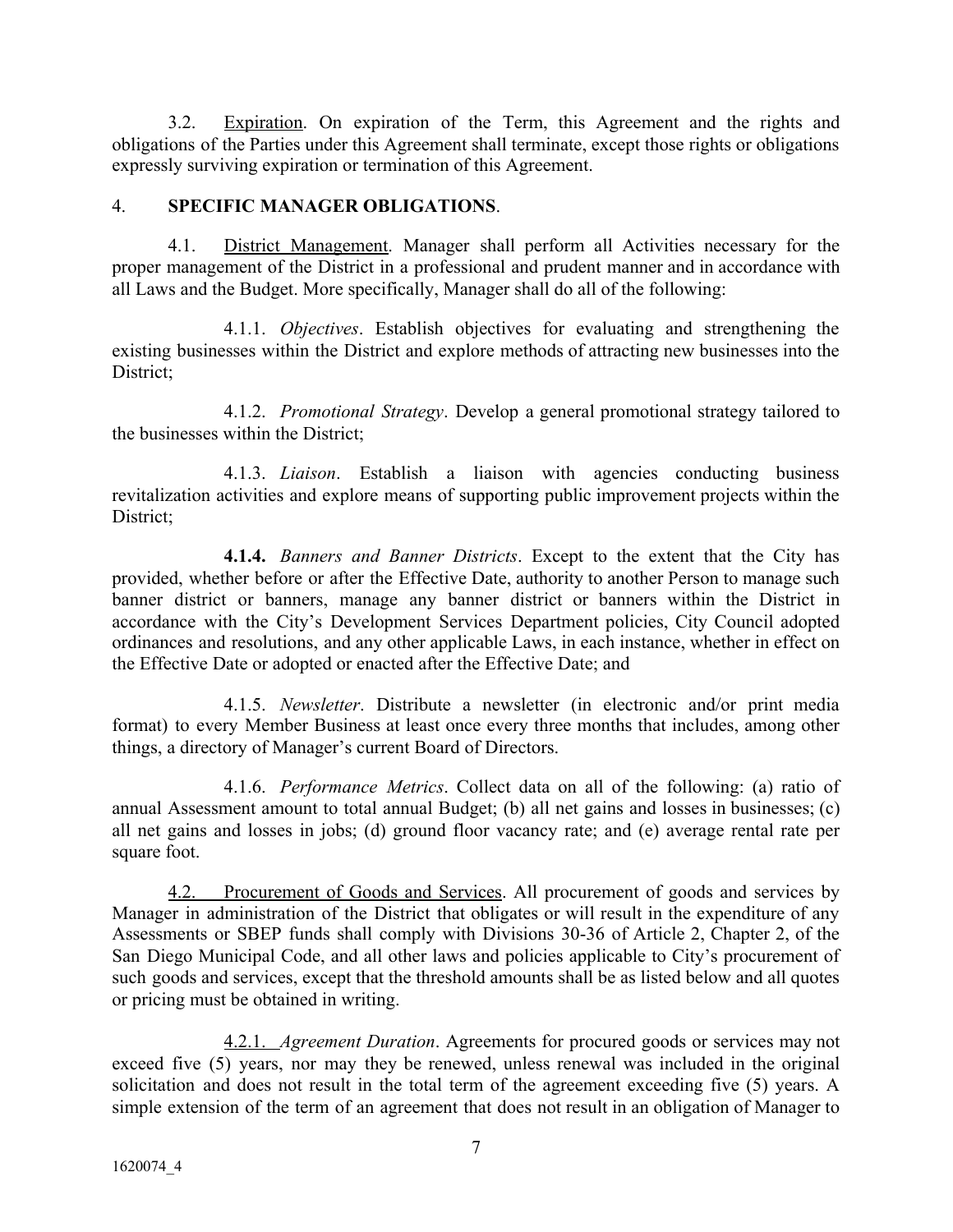pay additional monies to the contractor is not considered a renewal of an agreement. However, no renewal or extension may result in a term exceeding five (5) years.

4.2.2. *Bid Requirements*. Manager shall obtain the following price bids before awarding a contract that will be funded in whole or in part from Assessments: (a) when a contract provides for an expenditure equal to or less than \$10,000 in total, Manager may award the contract based on, at least, two (2) competitive written price bids; (b) when a contract provides for an expenditure greater than \$10,000, but equal to or less than \$50,000 in total, Manager may award the contract based on written price quotations from, at least, five (5) potential sources and, at least, three (3) competitive written price bids; or (c) when a contract provides for an expenditure greater than \$50,000, but equal to or less than \$1,000,000 in total, Manager may award the contract only after advertising it for a minimum of one (1) day in the City Official Newspaper at least ten (10) days before bids or proposals are due.

4.3. Membership. Manager acknowledges and agrees that because Manager will be expending public funds in the form of Assessments received from Member Businesses, Membership of the Manager organization shall include all Member Businesses. Also, Manager shall hold an annual membership meeting and provide notice of the annual membership meeting to all Member Businesses, at least sixty (60) days before the date scheduled for the annual membership meeting. Manager shall annually elect its Board of Directors through either a mailed ballot election prior to the annual membership meeting or an in-person election held at the annual membership meeting. All Member Businesses shall be eligible to vote in the Board of Directors election; provided, however, that Member Businesses that are delinquent in payment of Assessments are not required to be eligible to vote in the Board of Directors election. If a mailed ballot election is used for the Board of Directors election, the results of the mailed ballot election shall be announced at the annual membership meeting. Manager shall provide its Board of Directors roster (names and business affiliations) to the City Representative in accordance with **EXHIBIT C,** Section 10.3.

4.4. Non-Profit Status. Manager shall at all times during the Term be a Federal and State non-profit corporation.

4.5. Open and Public Meetings. Manager acknowledges and agrees that because Manager will be expending public funds in the form of Assessments and SBEP grant funds under this Agreement, all portions of meetings of Manager's Board of Directors at which this Agreement, Activities, Assessments, or SBEP grant funds are discussed shall be conducted in accordance with the Ralph M. Brown Act, California Government Code sections 54950-54963.

4.6. Public Records. Manager acknowledges and agrees that because Manager will be expending public funds in the form of Assessments and SBEP grant funds under this Agreement, all records produced by or on behalf of Manager relating to this Agreement, Activities, Assessments, or SBEP grant funds are subject to the California Public Records Act, California Government Code sections 6250-6276.48.

4.7. District Website. Manager shall maintain an official District website and shall post on such official District website all of the following: (a) Manager's Board of Directors roster (names and business affiliations); (b) all regular Board of Directors and committee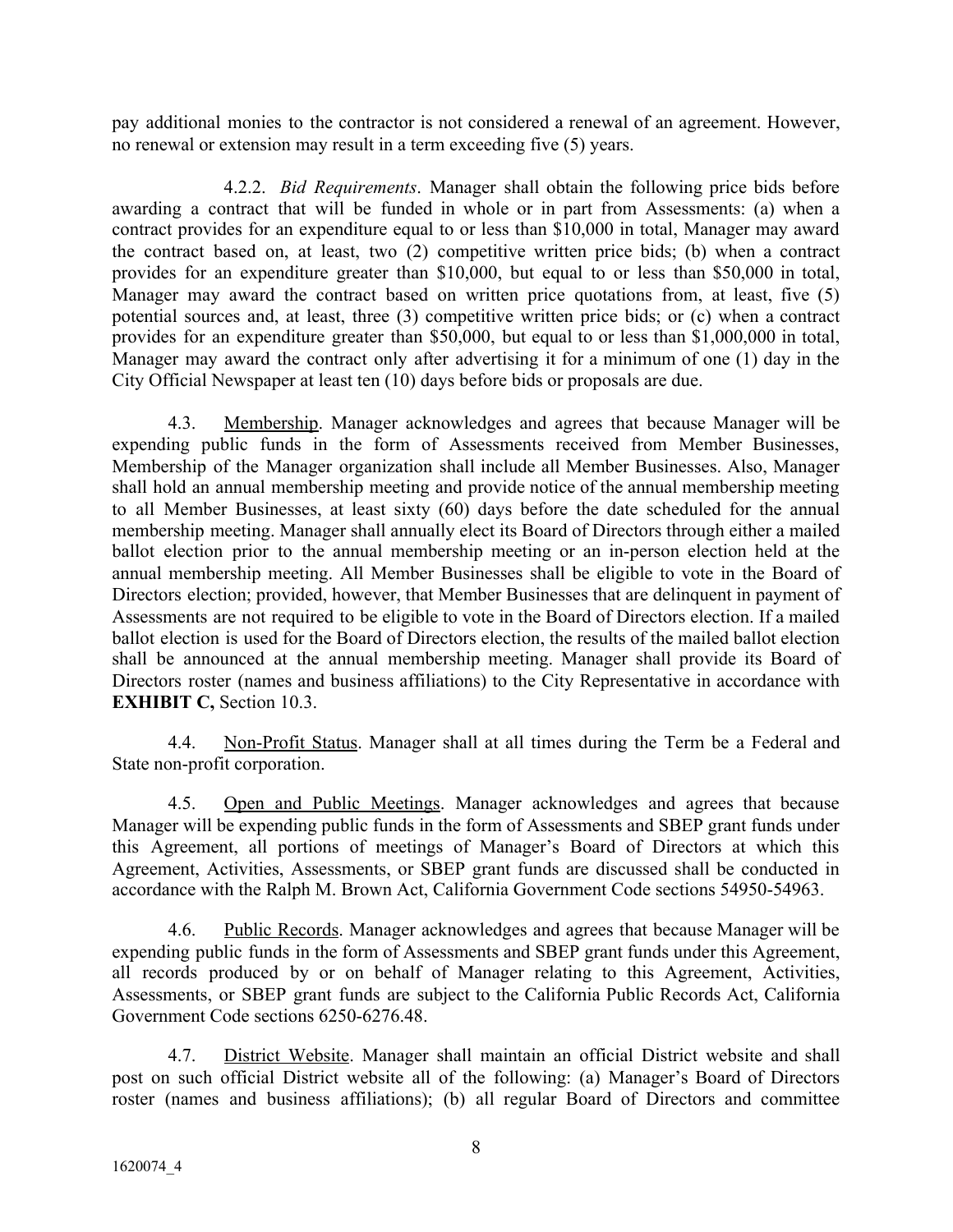meeting agendas; (c) all approved Board of Directors and committee meeting minutes; (d) Manager's bylaws; (e) all annual audits, reports and financial statements or disclosures prepared by Manager or provided by Manager to City pursuant to Section 9; and (f) all contracts for which Manager will expend \$5,000 or more of Assessments, including notation of the total number of bidders for each such contract in the top right hand corner of the posted contract. All items required to be posted on the official District website pursuant to this Section 4.7 shall be maintained on the website for a minimum of five (5) years.

4.8. Promotional Materials. Manager shall include the following language in all promotional brochures, newsletters, advertising, Internet web sites, fact sheets, news releases, and other promotional materials relating to the District: "Partially funded by The City of San Diego's Small Business Enhancement Program." Manager shall submit a final copy of any and all promotional materials relating to the District to the City Representative.

4.9. Compliance with Law. Manager shall comply with all Laws in performing this Agreement. Also, Manager shall immediately comply with all directives issued by City, or City's duly authorized representatives, under authority of any Law.

4.10. Work Limitations. Manager shall not undertake any construction work performed or funded pursuant to this Agreement cumulatively exceeding \$25,000, any alteration, demolition, repair or maintenance work performed or funded pursuant to this Agreement cumulatively exceeding \$15,000, or any other work pursuant to this Agreement that would be subject to California Labor Code sections 1720 through 1861.

4.11. City Municipal Code, Regulation, and Policy Compliance. Manager shall comply with City's contract provisions set forth in **EXHIBIT C** attached to this Agreement.

4.12. Independent Contractor. Manager acknowledges and agrees that Manager is an independent contractor and not an agent or employee of City. Any provision of this Agreement that may appear to give City a right to direct Manager concerning the details of performing its obligations under this Agreement, or to exercise any control over such performance, shall mean only that Manager shall follow the direction of City concerning the end results of the performance. Manager shall have no authority to bind City in any manner, or to incur any obligation, debt or liability of any kind, on behalf of or against City, whether by contract or otherwise.

4.13. Operating Manual. Manager acknowledges receipt of and agrees to comply with the Operating Manual, including those provisions related to fiscal accountability, eligible and ineligible expenditures, and procedures for financial management, accounting, budgeting, record keeping, reporting, bonding requirements, and other administrative functions. Any desired changes to the procedures set forth in the Operating Manual must be requested by Manager in writing and approved by City in writing, in City's sole and absolute discretion, before such changes may be implemented.

# 5. **ASSESSMENT ADVANCES**.

5.1. Disbursements. City will calculate and disburse Assessments to Manager up to the total Budget amount for each Fiscal Year during the Term pursuant to the procedures described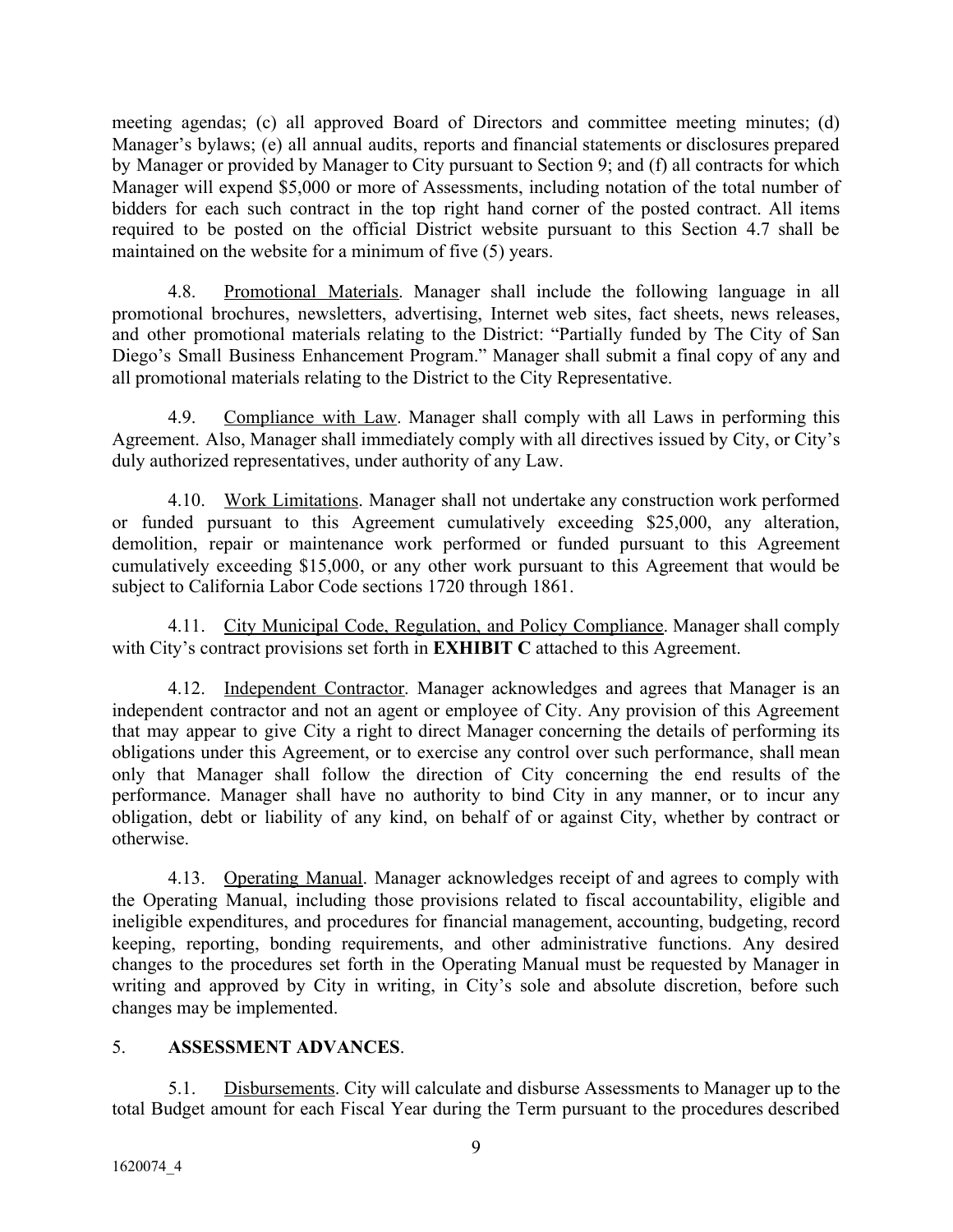in **EXHIBIT E** attached to this Agreement. The total Assessments provided to Manager each Fiscal Year under this Agreement shall not, under any circumstances, exceed the total Budget for that Fiscal Year. If Assessments collected by District (through either City or Manager) in a Fiscal year exceed the total Budget amount for that Fiscal Year (such excess amount being "**Residual Assessments**"), the Residual Assessments will be available for budgeting for Activities during the immediately following Fiscal Year, subject to City Council approval of the Budget for the immediately following Fiscal Year and extension of the Term to cover such Fiscal Year.

5.2. Manager Collections. If Manager collects Assessments directly from District businesses, Manager shall separately account to City for such Assessments and shall only use such Assessments to pay for performance of Activities authorized in the Budget. All Assessments collected by Manager directly from District businesses will reduce the total amount of Assessments that will be disbursed to Manager by City pursuant to the applicable Fiscal Year Budget on a dollar for dollar basis.

5.3. Submittals. If Manager fails to timely submit to City any report, financial statement, audit or other matter required to be submitted by Manager to City pursuant to Section 9, City may stop future Assessment disbursements until such time as the overdue item is received and determined by City to comply with the requirements of this Agreement. Nothing in this Section 5.3 shall waive or prevent City from exercising any or all other rights or remedies that may be available to City under this Agreement, at law or in equity for an Event of Default resulting from Manager failing to timely submit to City any item required to be submitted by Manager to City pursuant to Section 9.

5.4. Assessment Expenditure. Assessments may only be expended on Activities and in amounts authorized in the Budget for the applicable Fiscal Year. Any expenditure inconsistent with the Budget, or not supported with proper documentation, as described in **EXHIBIT E** attached to this Agreement, shall be considered an ineligible expenditure. Upon determining that Manager has made an ineligible expenditure, City may stop future Assessment disbursements or reduce future Assessment disbursements. Nothing in this Section 5.4 shall waive or prevent City from exercising any or all other rights or remedies that may be available to City under this Agreement, at law or in equity for an Event of Default resulting from Manager making an ineligible expenditure of Assessments.

5.5. Unexpended Assessments. If Manager is holding any unexpended Assessments at the end of a Fiscal Year, Manager shall program such Assessments for expenditure on Activities authorized in the Budget for the immediately following Fiscal Year, subject to City Council approval of the Budget for the immediately following Fiscal Year and extension of the Term to cover such Fiscal Year.

5.6. Adjustments between Budget Categories or Line Items. Manager may request adjustments between expenditure categories in the Budget or between line items in the Budget by submitting a written request to the City Representative stating the justification(s) for the adjustment. The City Representative may approve reasonable adjustments (where the sum of the expenditure category adjustments does not exceed 20% of the overall Budget or where the adjustments are 20% or less of the affected line item that is being reduced). Manager shall not expend any additional funds in any affected cost category or line item unless and until Manager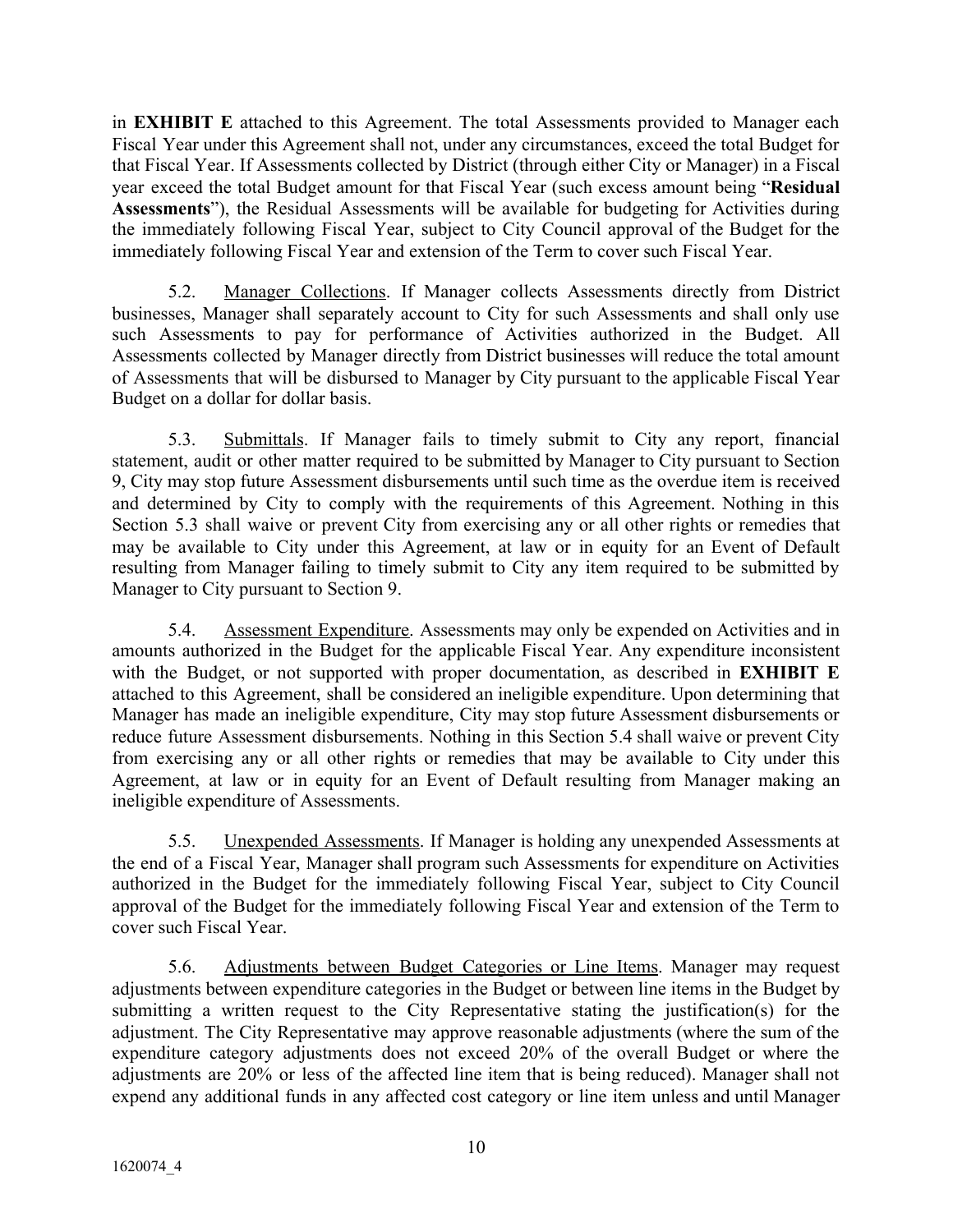receives prior written approval of the adjustments from the City Representative. No Manager request for adjustments between cost categories or line items will be approved between April 30 and July 1 of any Fiscal Year during the Term.

# 6. **SMALL BUSINESS ENHANCEMENT PROGRAM GRANT FUNDS.**

6.1. Management Grant. City may annually advance "Small Business Enhancement Program" ("**SBEP**") funds to Manager, in an amount determined by the City Representative, for general overhead expenses of managing the District ("**Management Grant**"). The amount of the annual Management Grant to be provided to Manager will be determined through a calculation annually performed by the City Representative, in the City Representative's sole and absolute discretion, based on the number of businesses in the District registered with the City Treasurer for a City business tax certificate. Management Grant funds are typically disbursed to Manager during the first calendar quarter of the applicable Fiscal Year.

6.2. Bookkeeping Grant. Additionally, City may annually reimburse a maximum of \$3,000 of SBEP funds to Manager to pay expenses of accounting services and staffing for preparing and maintaining accounting records, submitting documentation required by this Agreement, and administering payroll and related taxes and benefits related to District management each Fiscal Year.

6.3. Technical Assistance Grant. Additionally, City may annually reimburse a maximum of \$2,000 of SBEP funds to Manager to pay any of the following expenses: (a) accounting services; (b) website public notice compliance assistance; (c) employee handbook updates; (d) upgrading Microsoft Office, Adobe and, every other year, QuickBooks computer software; (e) computer or office equipment (City will tag all property as property of City); (f) professional grant writing assistance; (g) facilitating retreats of board members and staff; (h) District memberships in professional organizations or associations directly related to District's operations (in each case, subject to approval by the City Representative); or (i) conference registration (travel, lodging, food or drink are not allowable expenses).

6.4. City Fees and Services Offset. Pursuant to Council Policy 900-15, Manager may request reimbursement of City fees paid in performing the Activities authorized in the Budget by completing the City required form and submitting the completed form to the City Representative, with proof of payment by Manager of the eligible City fee(s) and, if applicable, a copy of each related City-issued permit. Reimbursement for any such City fees is provided from a fixed pool (the total amount of the pool being determined in the City Representative's sole and absolute discretion) of SBEP funds held by City, with a maximum annual reimbursement amount available to Manager determined in the City Representative's sole and absolute discretion, not to exceed \$20,000. Notwithstanding the maximum reimbursement amount determined to be available to Manager in a particular Fiscal Year, the maximum reimbursement amount for City fees under this Section 6.4 each Fiscal Year shall not exceed 90% of the allowed amount of City fees.

6.5. SBEP Funds Audit. By accepting SBEP funds from City, Manager authorizes City to audit Manager's use of all such SBEP funds and agrees to provide City with a full accounting of SBEP funds provided to Manager each Fiscal Year.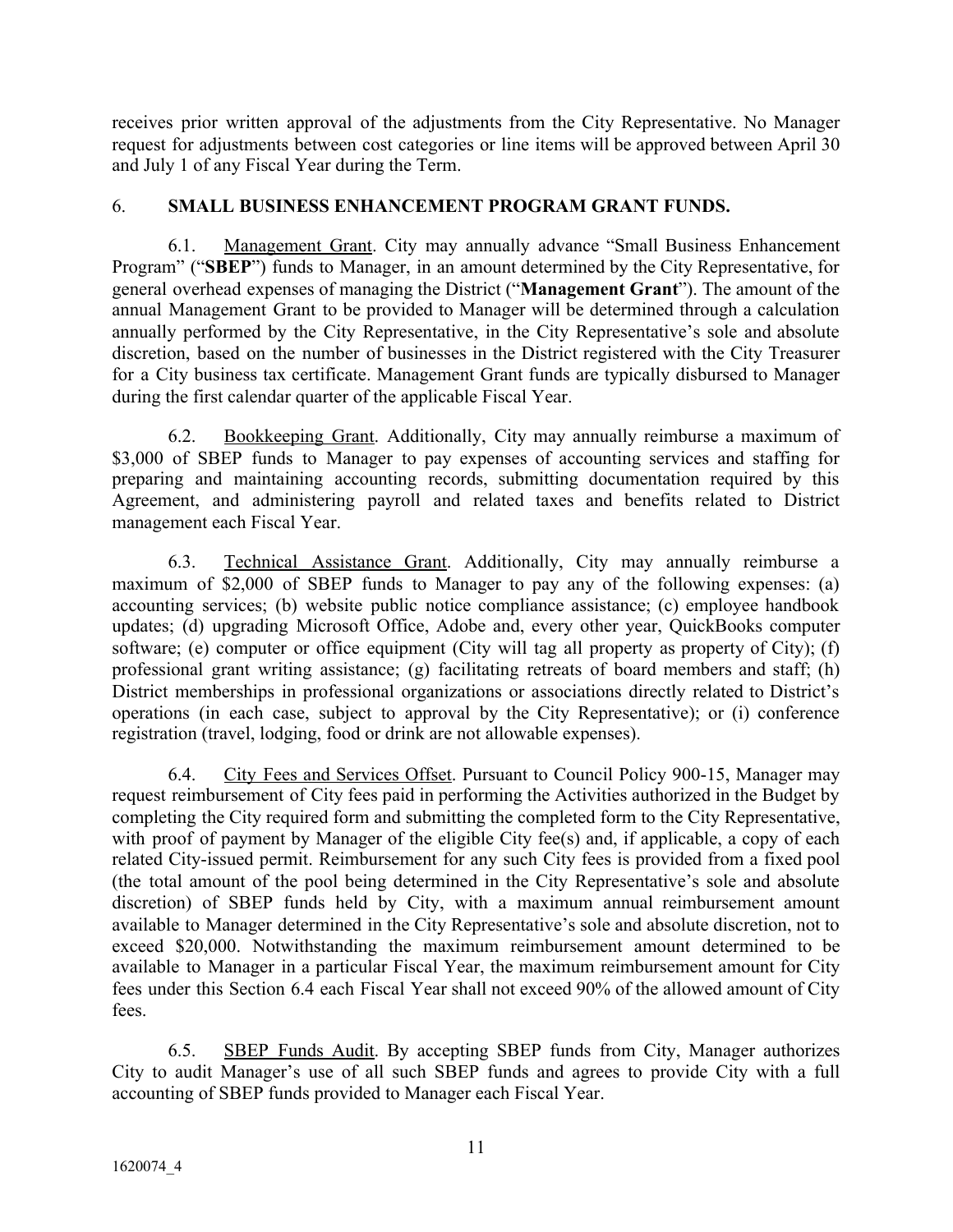7. **OTHER REVENUE.** If Manager collects any funds other than Assessments ("**Other Revenue**"), such Other Revenue shall not be subject to the provisions in this Agreement, unless Manager uses or obligates Assessments towards: (a) any portion of the proposed activity or improvement to which Manager proposes the expenditure of Other Revenue; or (b) any Manager staff time or resources paid for with Assessments or SBEP grant funds (in whole or in part) are used for the proposed activity or improvement to which Manager proposes the expenditure of Other Revenue, including facilitating committee or Board of Directors discussions, implementing the proposed activity or improvement, soliciting goods or services necessary for implementation of the proposed activity or improvement, or accounting or reporting on the proposed activity or improvement. Notwithstanding the immediately preceding sentence, Manager's expenditure of Assessments or SBEP grant funds for generating reports about collection or expenditure of Other Revenue in accordance with the requirements of this Agreement shall not, by itself, subject such Other Revenue to the provisions of this Agreement.

**8. INSURANCE.** Prior to the Effective Date, Manager shall obtain all insurance coverage required in **EXHIBIT B** attached to this Agreement and deliver to City written certificates or policies of insurance evidencing such insurance coverage. Manager shall not perform any Activities, unless and until evidence of all insurance coverage required to be carried by Manager under this Section 8 has been submitted to and approved by the City Representative. Manager shall maintain all of the insurance coverage required to be obtained under this Section 8 throughout the Term.

# **9. REPORTS AND AUDITS.**

9.1. Reconciliation Reports. Manager shall submit a monthly report to City for each month during the Term summarizing Manager's Activities performed during the applicable month and detailing Manager's revenue and expenditures during the applicable month (each, a "**Reconciliation Report**"). Each Reconciliation Report shall be prepared by Manager and submitted to City in accordance with the requirements of **EXHIBIT E** attached to this Agreement.

9.2. Annual Report. Manager shall submit an annual report to City for each Fiscal Year during the Term summarizing Manager's Activities performed during the applicable Fiscal Year and detailing Manager's revenue and expenditures during the applicable Fiscal Year (each, an "**Annual Report**"). Each Annual Report shall be delivered to City and distributed by mail to each Member Business within 150 days after the end of each Fiscal Year.

9.3. Annual Budget. On or before each February 1 during the Term, Manager shall deliver a draft Budget for the immediately following Fiscal Year to City. On or before each March 1 during the Term, Manager shall deliver a final Budget for the immediately following Fiscal Year to City. Each draft and final Budget shall include: (a) budgeted amounts; (b) narrative describing the proposed Activities within the District during the applicable Fiscal Year; (c) the estimated costs, by category, of performing all Activities planned for the applicable Fiscal Year; (d) any estimated amount of surplus or deficit in Assessments (anticipated to be held by City, and separately, any unreconciled Assessments anticipated to be held by Manager) to be carried over from the then current Fiscal Year into the immediately following Fiscal Year; and (e) any anticipated Other Revenue to be received by Manager in the immediately following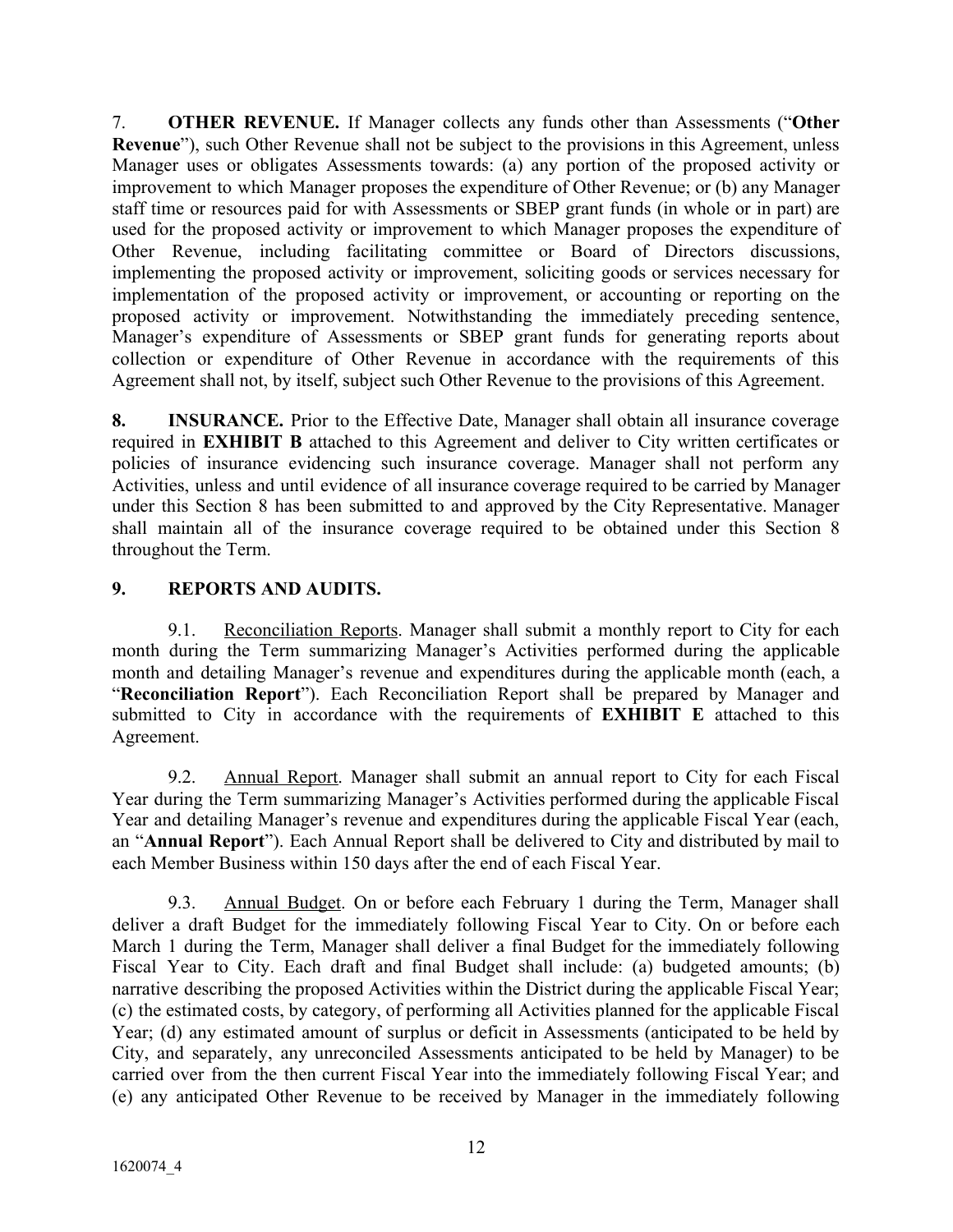Fiscal Year that will be expended on Activities. Each Budget shall be formatted using a template provided by City.

**9.4.** Audit. Manager shall have an audit conducted in accordance with GAGAS within one hundred fifty (150) days after the end of the applicable Fiscal Year or Fiscal Years. Manager shall submit a copy of each such audit and any management letters issued by the auditor for each such audit to City within one hundred fifty (150) days after the end of the applicable Fiscal Year or Fiscal Years. If Manager is subject to an audit from a source other than City, Manager shall provide a copy of the audit to City within thirty (30) calendar days after receipt of the audit. Manager shall provide in any agreement it enters into with an audit firm for performance of any and all audits referenced in this Agreement that the audit firm shall provide City access to the working papers of the auditor(s) who prepare(s) the audit(s), that Manager waives any claim of privilege or confidentiality regarding, and consents to and authorizes the audit firm to release to City, any and all information obtained or utilized by such audit firm as the basis of any audit report issued by the audit firm.

**9.5.** Adverse Audit Findings. If any type of audit or monitoring review reveals any pattern of suspicious or questionable financial activity by Manager, City, in its sole and absolute discretion, shall have the right to immediately suspend this Agreement, in whole or in part, to further investigate such matter or pursue any other rights or remedies for such Default available to City under this Agreement, at law or in equity.

9.6. Cooperation. Manager shall fully cooperate with City and any other auditors in any review or investigation of Manager's conduct or action(s) relating to this Agreement or money received pursuant to this Agreement. Failure by Manager to so cooperate shall constitute an Event of Default by Manager. Manager's failure to provide required financial statements, audits or other information, notwithstanding expiration of the Term or other termination of this Agreement, shall be an Event of Default by Manager.

9.7. CDBG Funds. If Manager has a separate agreement with City for receipt and use of Federal Community Development Block Grant ("**CDBG**") funds, then the financial management and audit provisions of that agreement shall control Manager's receipt and use of CDBG funds.

# **10. RECORDS**.

**10.1.** Maintenance, Inspection and Photocopying. Manager shall maintain all Records during the Term and the Retention Period (defined in Section 10.3). At any time during normal business hours and as often as requested, Manager shall permit City or any of City's duly authorized representatives to inspect and photocopy, at a reasonable location within the County (e.g., the Manager's office), all Records for the purposes of making audits, examinations, excerpts, or transcriptions, or monitoring and evaluating Manager's performance of its obligations under this Agreement. Upon any request by City or any of City's duly authorized representatives for any Records, Manager shall submit exact duplicates of the originals of the requested Records to the requester. City may retain copies of Records, if such retention is deemed necessary by City, in its sole and absolute discretion. If Manager is unable to make any Records available for inspection within the County, then Manager shall pay all of City's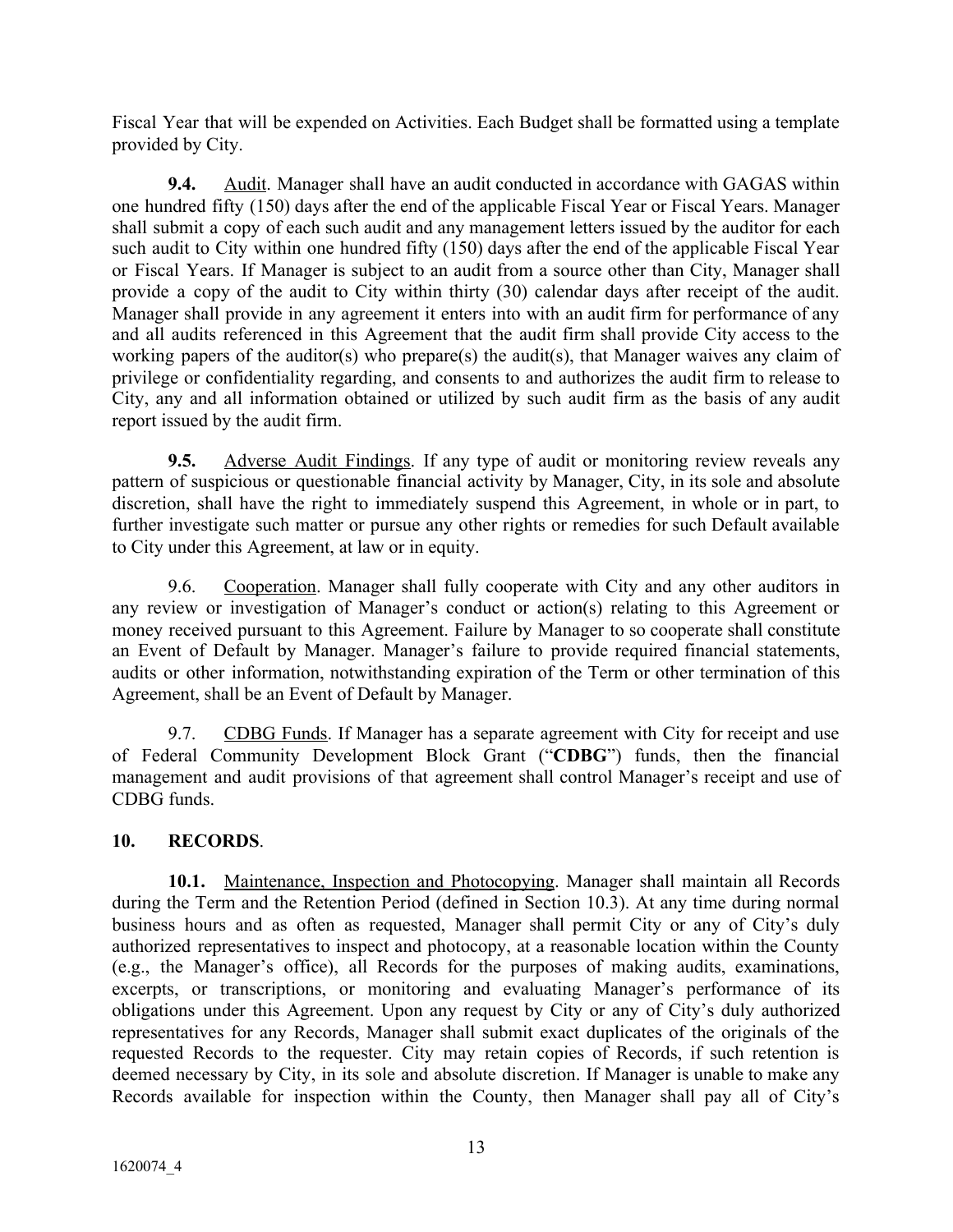travel-related costs to inspect and photocopy the Records at the location where the Records are maintained.

10.2. Ownership of Records. All Records shall be the property of City. City's ownership of the Records includes the use, reproduction, or reuse of the Records, and all incidental rights, whether or not the activity for which the Records were prepared occurred. No Records shall be shown to any other public or private Person, except as authorized by City in writing, or where such Records are subject to disclosure pursuant to the California Public Records Act or other Law, as determined by the City Attorney.

**10.3.** Records Retention Period. Manager shall retain originals of all Records for at least five (5) years after expiration or termination of this Agreement and Manager performing all of its obligations under Section 15 ("**Retention Period**"). All Records shall be kept at Manager's regular place of business in the County. At any and all times during the Retention Period, Manager shall permit City or any of City's duly authorized representatives to inspect and photocopy any and all Records. After expiration of the Retention Period, Manager shall provide City with thirty (30) days' Notice of its intent to dispose of any Records. Manager shall provide any and all Records to City upon Notice from City requesting the Records during this thirty (30) day time period.

11. **SUBCONTRACTOR LIST AND SUBCONTRACTS**. Within seven (7) days after the Effective Date, Manager shall provide City with each of the following: (a) a Subcontractors List; and (b) a copy of all Subcontracts entered into; (c) a written statement describing the justification for each Subcontract; and (d) an itemization of all costs for each Subcontract. Manager shall procure all Subcontracts pursuant to the procedures in Section 4.2. Manager shall maintain documentation of the process used to procure each Subcontract showing compliance with Section 4.2 and shall provide a copy of all such documentation to City within ten (10) days after Notice from City requesting such documentation. Manager shall not employ, award any contract to, engage the services of, or pay any Subcontractor during any period of Federal, State, or City debarment, suspension, or ineligibility of the Subcontractor, when Manager has notice of such debarment, suspension, or ineligibility.

11.1. Adding Subcontractors. If Manager identifies a need for additional or substitute Subcontractor services, Manager shall provide City with each of the following within ten (10) days after the date of any Subcontract for such services: (a) a copy of the Subcontract; (b) a written statement of the justification for the additional or substitute Subcontractor services; (c) an itemization of all costs for the additional or substitute Subcontractor services; and (d) an updated Subcontractors List that includes the name and contact information of any new or substitute Subcontractor hired to provide the additional or substitute Subcontractor services.

11.2. Required Language for Subcontracts. Manager shall ensure that all Subcontracts entered into in connection with this Agreement contain language requiring Subcontractors to comply with all applicable Laws and all notices issued by City under the authority of all current or future Laws.

11.3. Subcontractor Insurance. Each Subcontractor shall obtain all insurance coverage required of Manager under this Agreement. Each Subcontractor shall maintain, in full force and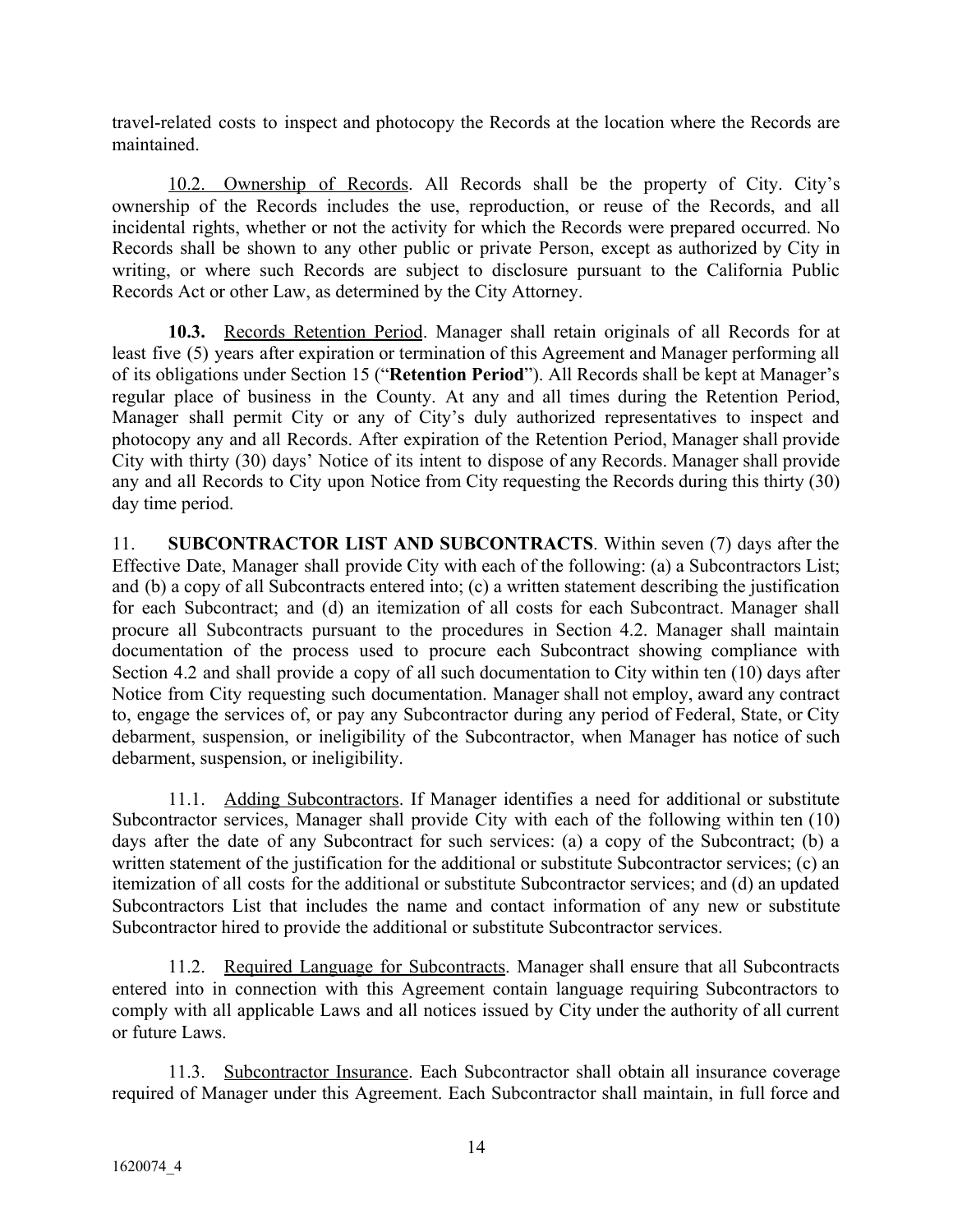effect all such insurance coverage while any and all work is performed by the Subcontractor in connection with this Agreement. No Subcontractor shall begin work on a Subcontract until all insurance required of the Subcontractor under this Section 11.3 has been obtained and evidence of such insurance coverage is approved by City.

11.4. Indemnity of City. If City is made a party to any judicial or administrative proceeding to resolve a dispute between Manager and a Subcontractor, Manager shall Indemnify City pursuant to Section 18 relating to such proceeding.

11.5. Subcontract Activity Report. Within ten (10) days after Notice from City requesting such a report, Manager shall provide to City: (a) statistical information (as described in the City's "**Subcontract Activity Report**" form), including the amount of subcontracting provided by firms during the time period covered by the Subcontract Activity Report; and (b) an invoice from each Subcontractor listed in the Subcontract Activity Report.

# 12. **CITY AND MANAGER REPRESENTATIVES**.

12.1. City Representative. The Person identified in **EXHIBIT A** attached to this Agreement as City Notice recipient is City's representative for all purposes of this Agreement ("**City Representative**"). The City Representative shall communicate with Manager on all matters related to this Agreement. When this Agreement refers to communications to or with City, those communications shall be with the City Representative, unless this Agreement or the City Representative specifies otherwise. When this Agreement refers to an act or approval to be performed by City, that act or approval shall be performed by the City Representative, except where City Council approval is expressly required or required by Law or City Council policy. City, in its sole and absolute discretion, may change the identity of the City Representative at any time by Notice to Manager.

**12.2.** Manager Representative. The Person identified in **EXHIBIT A** attached to this Agreement as Manager Notice recipient is Manager's representative for all purposes of this Agreement ("**Manager Representative**"). The Manager Representative shall be a Person holding an executive position with Manager of Executive Director or higher. The Manager Representative shall communicate with City on all matters related to this Agreement. Manager may change the identity of the Manager Representative by Notice to City at least ten (10) days in advance of the effective date of such change. When this Agreement refers to any act or approval to be performed by Manager, that act or approval shall be performed by the Manager Representative.

13. **EVENT OF DEFAULT REMEDIES**. Notwithstanding any provision of this Agreement to the contrary, if an Event of Default by Manager occurs, City may exercise any or all of the following remedies: (a) immediately terminating this Agreement; (b) deeming Manager ineligible from consideration for any future funding from City; (c) any other remedy specified in this Agreement; or (d) any remedy available at law or in equity. The rights and remedies of City under this Agreement are cumulative and exercise of any one or more of such rights or remedies shall not limit, waive, or prevent City's exercise of any other rights or remedies under this Agreement, at law or in equity, existing as of the Effective Date or later enacted or established, that may be available to City against Manager. In addition to any and all other rights or remedies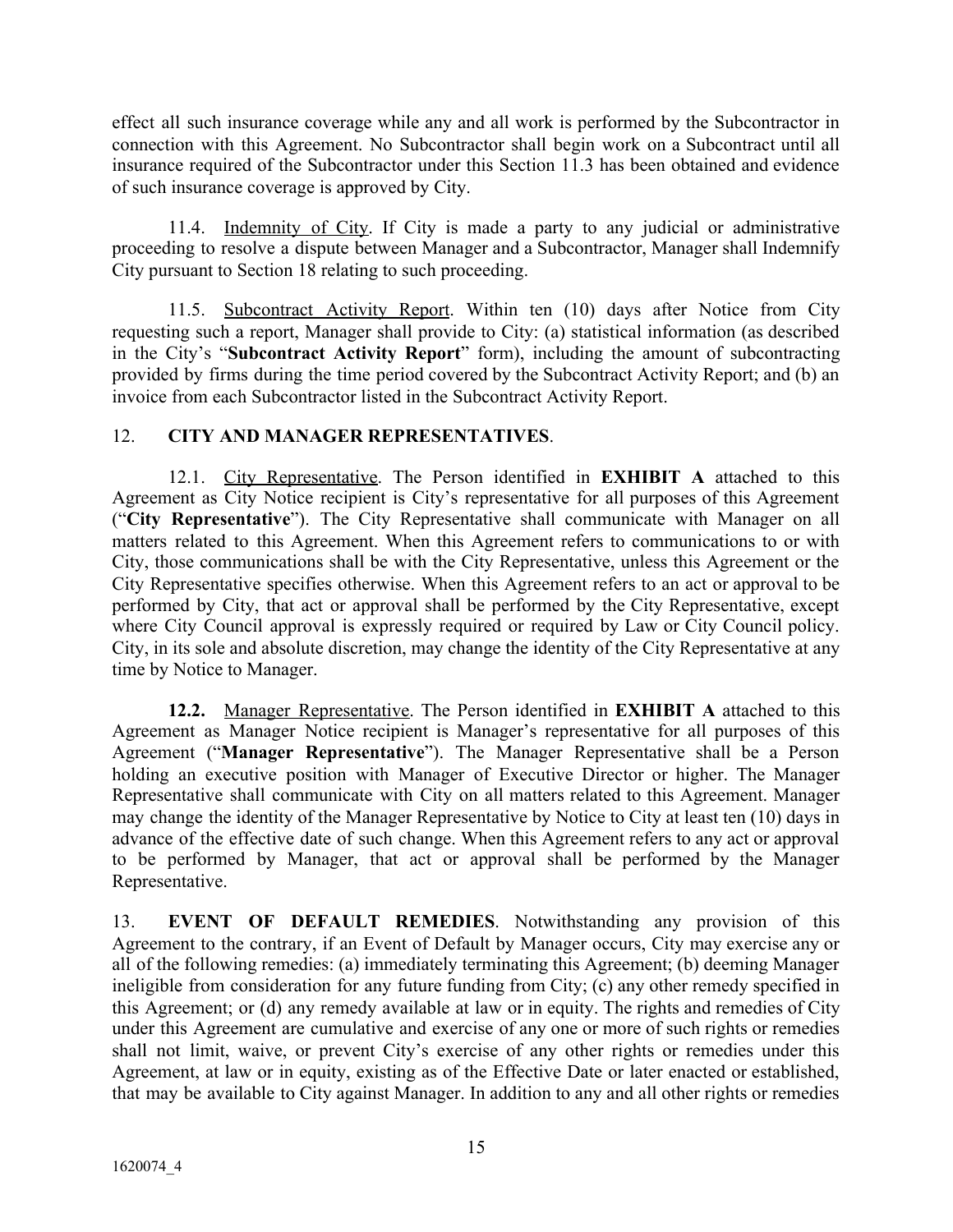under this Agreement, at law, or in equity that may be available to City on the occurrence of a Default or an Event of Default by Manager, if Manager is in Default of this Agreement, City may take one or more of the following actions by Notice to Manager: (i) suspending one or more Assessment distributions to Manager, pending correction of the Default; or (ii) disallowing expenditure of Assessments for all or part of the Activities.

## 14. **TERMINATION.**

14.1. Convenience. Notwithstanding the Term of this Agreement, City or Manager may terminate this Agreement for any reason at any time during the Term upon sixty (60) days' Notice to the other Party.

14.2. Event of Default. Notwithstanding any provision of this Agreement to the contrary, City, in its sole and absolute discretion, may immediately terminate this Agreement by Notice to Manager, following the occurrence of an Event of Default by Manager.

14.3. Other Termination Events. Notwithstanding any provision of this Agreement to the contrary, City, in its sole and absolute discretion, may immediately terminate this Agreement by Notice to Manager if:

14.3.1. *Misrepresentation*. Manager made or makes a material misrepresentation to City relating to this Agreement or any money received pursuant to this Agreement, regardless of whether Manager had knowledge or intent with respect to the misrepresentation;

14.3.2. *Termination Authorized*. Manager violates any term or condition of this Agreement for which immediate termination is authorized;

14.3.3. *Performance Impairment*. Any of the Manager Parties becomes subject to any court action or proceeding that may materially and adversely affects Manager's performance of, or ability to perform, its obligations under this Agreement;

14.3.4. *Misappropriation of Funds*. Manager misappropriates any funds provided by City to Manager under this Agreement (or any other agreement with City);

14.3.5. *District Disestablishment*. City elects, in City's sole and absolute discretion, to disestablish the District; or

14.3.6. *Change in Law*. Manager is unable or unwilling to comply with any additional term or condition governing this Agreement, Activities, Assessments, or SBEP grant funds that may be required by newly enacted (or amended) Law.

14.4. Effect of Termination. Termination of this Agreement shall terminate the rights and obligations of the Parties under this Agreement, and any Person claiming any rights by or through a Party, except the Parties' rights or obligations expressly surviving termination of this Agreement; provided, however, any termination of this Agreement pursuant to either Section 14.2 or Section 14.3 shall not terminate City's rights under this Agreement to pursue any right or remedy relating to Manager's Event(s) of Default existing at the time of termination of this Agreement upon or as a result of such termination.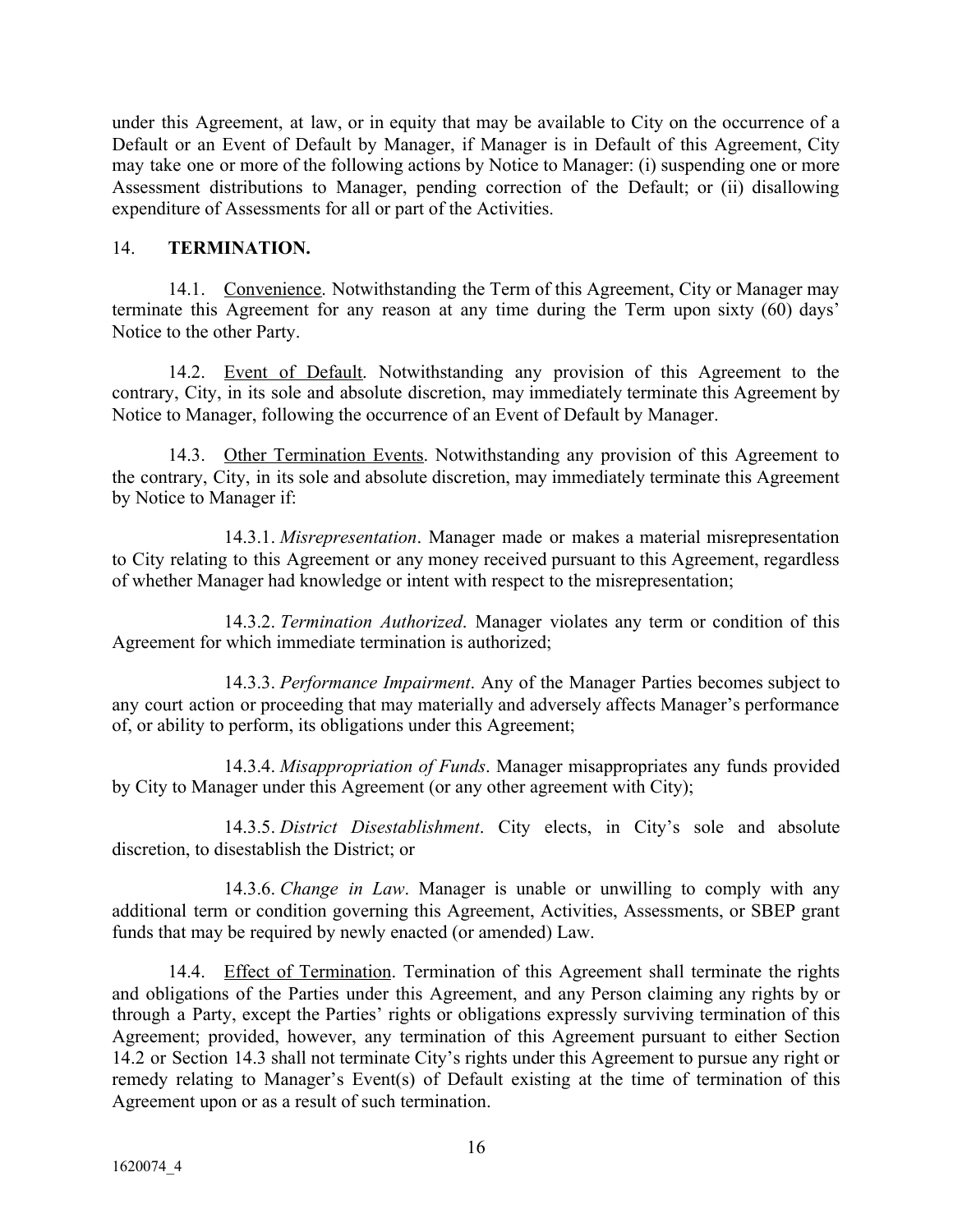15. **MANAGER RESPONSIBILITIES ON EXPIRATION OR TERMINATION OF THIS AGREEMENT.** If this Agreement expires or is terminated, Manager shall complete any and all additional work necessary for the orderly filing of documents and closing of Manager's performance of its obligations under this Agreement, including delivering to City on or before the expiration or termination date of this Agreement: (a) Records, work product, leases, and agreements prepared or completed in connection with, or related to, Manager's performance under this Agreement; (b) all Assessments, accounts receivable attributable to the use of Assessments, vehicles, equipment, SBEP grant funds, and any other assets of the District; and (c) the final Annual Report covering the last Fiscal Year during the Term or applicable portion of such Fiscal Year.

16. **INFORMAL DISPUTE RESOLUTION**. If the Parties have any dispute about their respective rights, obligations, or duties under this Agreement, or the meaning or interpretation of any provision of this Agreement, they shall first attempt to resolve such dispute by informal discussion among their respective representatives. Within five (5) calendar days after determining the existence of any such dispute, the Party determining there is such a dispute shall give Notice to the other Party of the existence of the dispute and the need to meet informally to resolve such dispute. The Parties shall endeavor, thereafter, to meet within five (5) calendar days after the delivery of such Notice, or at such other time as is reasonable under the circumstances.

17. **MANDATORY ASSISTANCE**. If a Third Person dispute or litigation, or both, to which City is or becomes a party, arises out of, or relates in any way to, this Agreement and Manager is not required to Indemnify City pursuant to Section 18 for all aspects of such dispute or litigation, upon City's Notice to Manager requesting such assistance, Manager Parties shall fully assist City in resolving the dispute or litigation. Manager Parties' assistance to City, referred to in this Agreement as "**Mandatory Assistance**," includes providing professional consultations, attending mediations, arbitrations, depositions, trials, or any event related to the dispute or litigation. In providing City with Mandatory Assistance, if the Manager Parties incur reasonable costs, City will reimburse Manager for such costs. However, if it is determined through resolution of the Third Person dispute or litigation, or both, that such Third Person dispute or litigation was attributable, in whole or in part, to one or more acts or omissions of one or more of the Manager Parties, Manager shall fully reimburse City for all amounts paid to Manager or any Manager Parties in reimbursement of costs incurred in providing Mandatory Assistance and shall Indemnify City pursuant to Section 18 for the Third Person dispute or litigation. Any Legal Costs the Manager Parties may incur as a result of providing Mandatory Assistance are not reimbursable by City under this Agreement.

18. **INDEMNITY AGREEMENT**. Manager shall Indemnify the City Parties against any and all Claims arising from, connected with, caused, or claimed to be caused, by this Agreement, City disbursement of Assessments or SBEP grant funds to Manager under this Agreement, Manager expenditure of such funds, Manager accounting for receipt or expenditure of such funds, or by one or more acts or omissions of the Manager Parties in performing this Agreement, and all expenses of investigating and defending against any and all such Claims, including Legal Costs. However, Manager's duty to Indemnify the City Parties shall not include any Claim arising from the established sole negligence or willful misconduct of the City Parties. City may, in its sole and absolute discretion, conduct its own defense, or participate in its own defense, of any Claim subject to this Section 18. If City elects to conduct its own defense, participate in its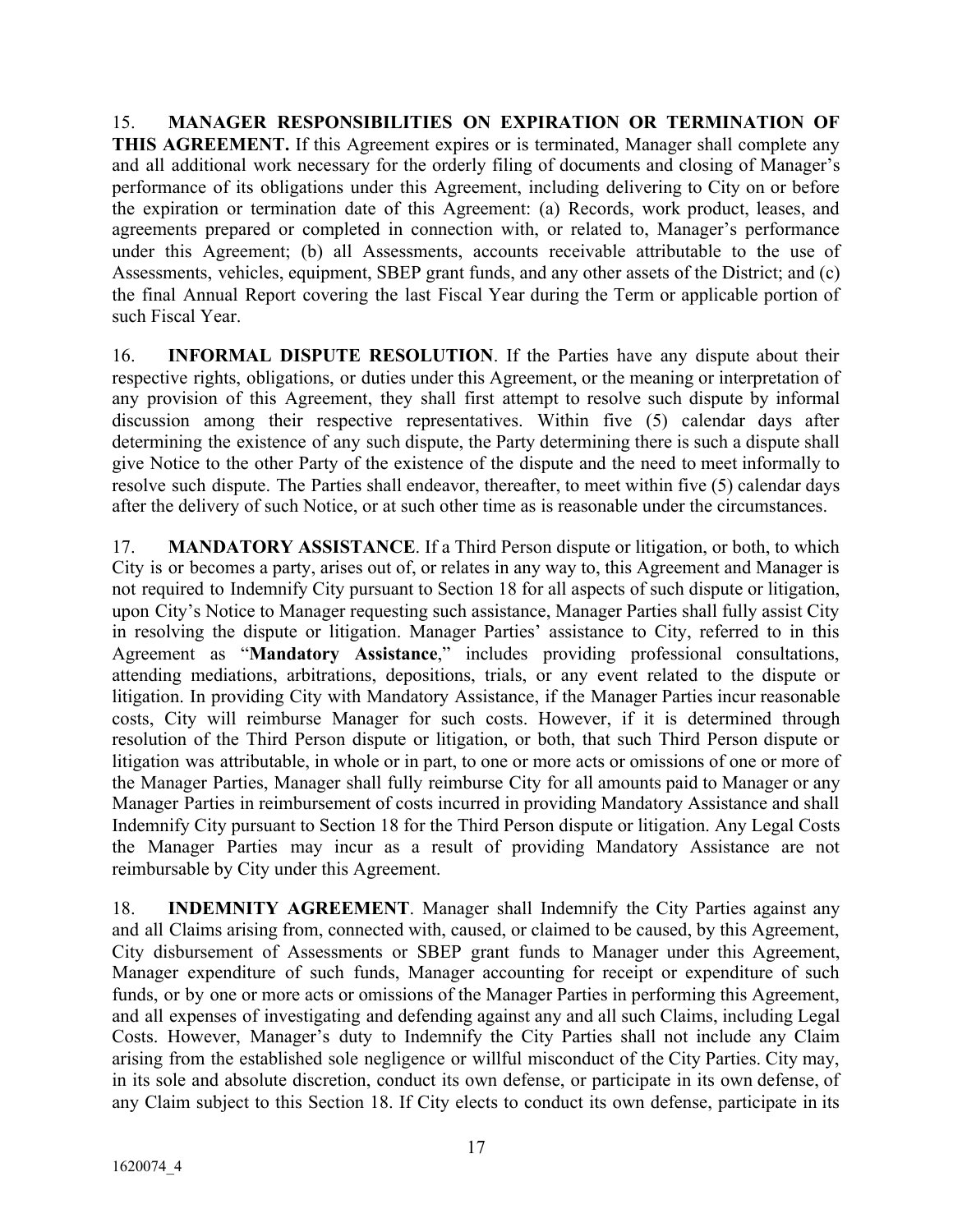own defense, or obtain independent legal counsel in defense of any Claim subject to this Section 18, Manager shall pay City for all Legal Costs related to such defense. Manager shall pay City any and all costs, including Legal Costs, City incurs enforcing the provisions of this Section 18. The provisions of this Section 18 are not limited by the insurance requirements of Section 8.

19. **NOTICE.** In all cases where Notice is required under this Agreement, service of such Notice shall be effective on the date transmitted by e-mail, on the third Business Day after the Notice is deposited with the United States Postal Service for first-class mail delivery, or on the first Business Day after deposit with a nationally recognized overnight delivery service for next Business Day delivery, in each of the latter two cases, with postage or delivery costs paid and addressed to City or Manager as specified in **EXHIBIT A** attached to this Agreement. City or Manager may change its Notice address by Notice delivered in accordance with this Section 19. Notice delivered by personal service shall be effective on delivery. Any attorney representing a Party may give Notice on behalf of that Party.

20. **NO TRANSFER.** Because this Agreement is entered into by City in reliance upon Manager's qualifications, experience, and personnel, Manager shall not Transfer or subcontract any of its rights, obligations, or duties under this Agreement, without the prior written consent of City, which may be given, withheld or conditioned in City's sole and absolute discretion. Any asserted Transfer or subcontract of Manager's rights, obligations, or duties under this Agreement without City's prior written consent shall not create a contractual relationship between City and any asserted transferee or Subcontractor, and any such Transfer or subcontract shall be ineffective, null and void.

**21. CONFIDENTIALITY OF INFORMATION.** All information provided by City to Manager in connection with this Agreement, the District, Assessments, Activities, or SBEP grants is for the sole use of Manager in performing Manager' obligations under this Agreement. Manager shall not release any of this information to any Third Person, without the prior written consent of City, except information that: (a) was publicly known, or otherwise known to Manager, at the time the information was provided to Manager by City; (b) subsequently becomes publicly known, through no act or omission of Manager; (c) becomes known to Manager from a source or means other than City; or (d) is considered a "public record," pursuant to the California Public Records Act (California Government Code sections 6250 – 6276.48), as determined by the City Attorney.

**22. INTELLECTUAL PROPERTY.** All rights to Intellectual Property developed or acquired in the course of performance of this Agreement shall be the property of City and may be disposed of in accordance with City policy. City, in its sole and absolute discretion, may file for patents in connection with all rights to any such discoveries or inventions. Manager acknowledges that all Intellectual Property shall constitute a "work for hire," as that term is defined in the Federal Copyright Act of 1976, as amended. Accordingly, all right, title, and interest in and to all Intellectual Property shall be the exclusive property of City, including all copyrights and other intellectual property rights in any and all Intellectual Property. If for any reason any Intellectual Property is not deemed to be a "work for hire," Manager grants, transfers, sells, and assigns, exclusively to City, all right, title, and interest in and to said Intellectual Property, including all copyrights and other intellectual property rights. Manager shall sign and deliver to City a confirming grant and assignment of all rights in and to all Intellectual Property,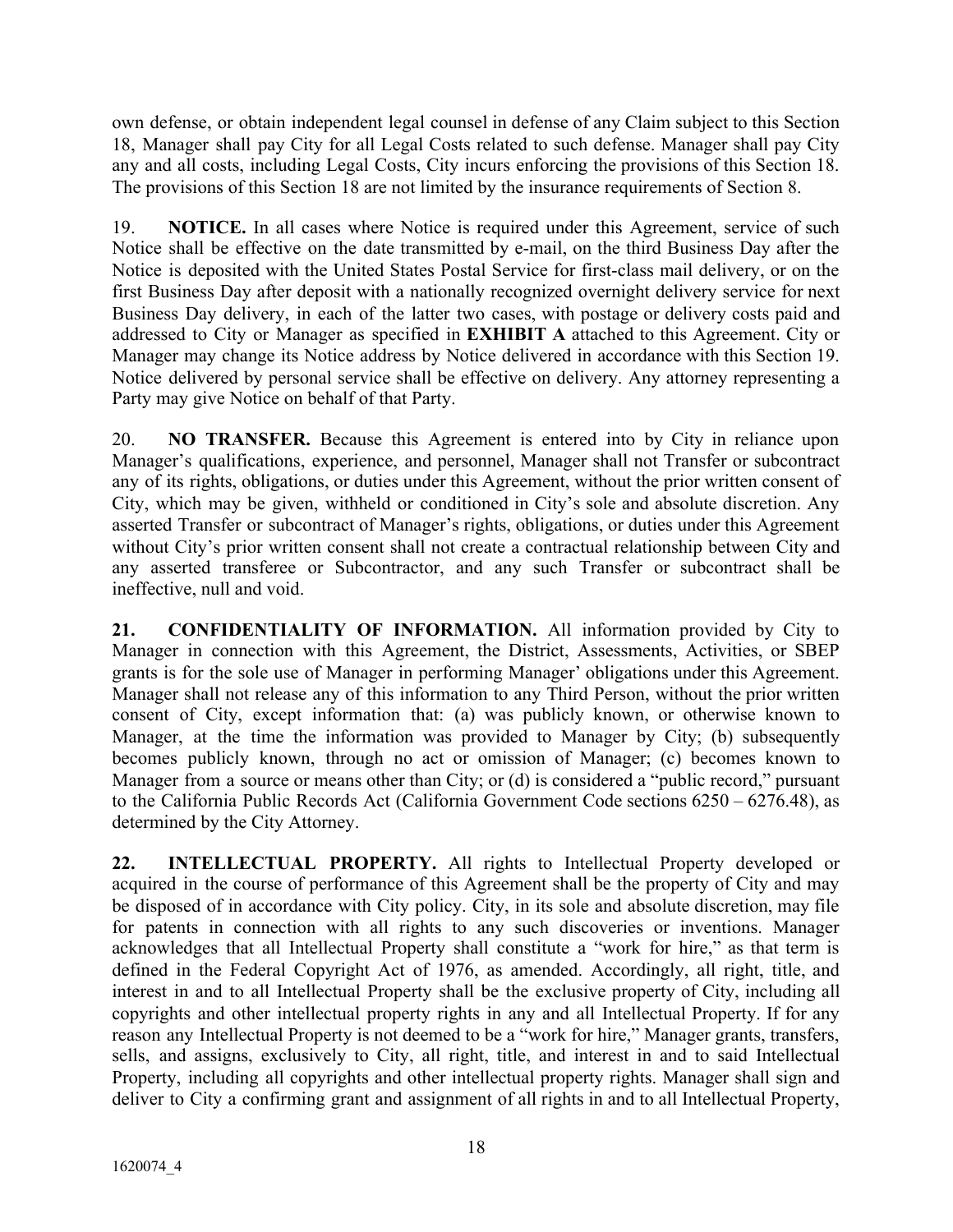and shall sign any other document City deems necessary to ensure the complete and effective transfer of all right, title, and interest in and to such Intellectual Property to City. Manager shall deliver all Intellectual Property to City within thirty (30) calendar days following the expiration or termination of this Agreement. If Manager fails to deliver all Intellectual Property to City and City desires to use such Intellectual Property, Manager shall provide City with equivalent materials, at Manager's sole expense, or reimburse City, in full, for the cost of developing equivalent materials. Manager represents and warrants that any materials or deliverables, including all Intellectual Property, provided under this Agreement are original, not encumbered, and do not infringe upon the copyright, trademark, patent, or other intellectual property rights of any Third Person, or are in the public domain. If deliverables, materials, or Intellectual Property provided under this Agreement become the subject of a Claim of copyright, trademark, or patent infringement, City shall have the right, in its sole and absolute discretion, to require Manager to produce, at Manager's sole expense, new non-infringing materials, deliverables, or Intellectual Property as a means of remedying any Claim of infringement, in addition to any other remedy available to City at law or in equity. Manager shall Indemnify the City Parties against any and all Claims alleging that any materials, deliverables, supplies, equipment, services, or Intellectual Property provided under this Agreement infringe the copyright, trademark, patent, or other intellectual property or proprietary rights of any Third Person.

### **23. GENERAL PROVISIONS**.

**23.1.** Municipal Powers. Nothing contained in this Agreement shall be construed as a limitation upon the powers of City as a chartered city of the State.

**23.2.** Governing Law. The terms and conditions of this Agreement shall be construed and interpreted in accordance with the Laws of the State.

**23.3.** Jurisdiction and Venue. The Parties agree to submit to the personal jurisdiction of, and that venue shall be in, any State court within the County, for any dispute, Claim, or matter arising out of, or related to, this Agreement, subject to the requirements of Section 16.

**23.4.** Integration and Amendment. This Agreement and the exhibits attached to this Agreement fully express all understandings of the Parties concerning the subject matter of this Agreement. All prior negotiations and agreements between the Parties regarding the subject matter of this Agreement are merged into this Agreement. No change, alteration, amendment, or modification of the terms or conditions of this Agreement, and no verbal understanding of the Parties, their officers, agents, or employees shall be enforceable, unless made in the form of a written amendment to this Agreement signed by the authorized representative(s) of each Party, respectively. The Parties agree to enter into any and all amendments to this Agreement that are necessary to comply with any and all new or modified Federal or State laws affecting this Agreement.

**23.5.** No Waiver. No failure of any Party to insist upon the strict performance by another Party of any term, covenant, or condition of this Agreement, nor any failure to exercise any right or remedy upon a Default or an Event of Default, shall constitute a waiver of any such Default or Event of Default or the requirement to comply with such term, covenant, or condition. No waiver of any Default or Event of Default shall affect or alter this Agreement, and each and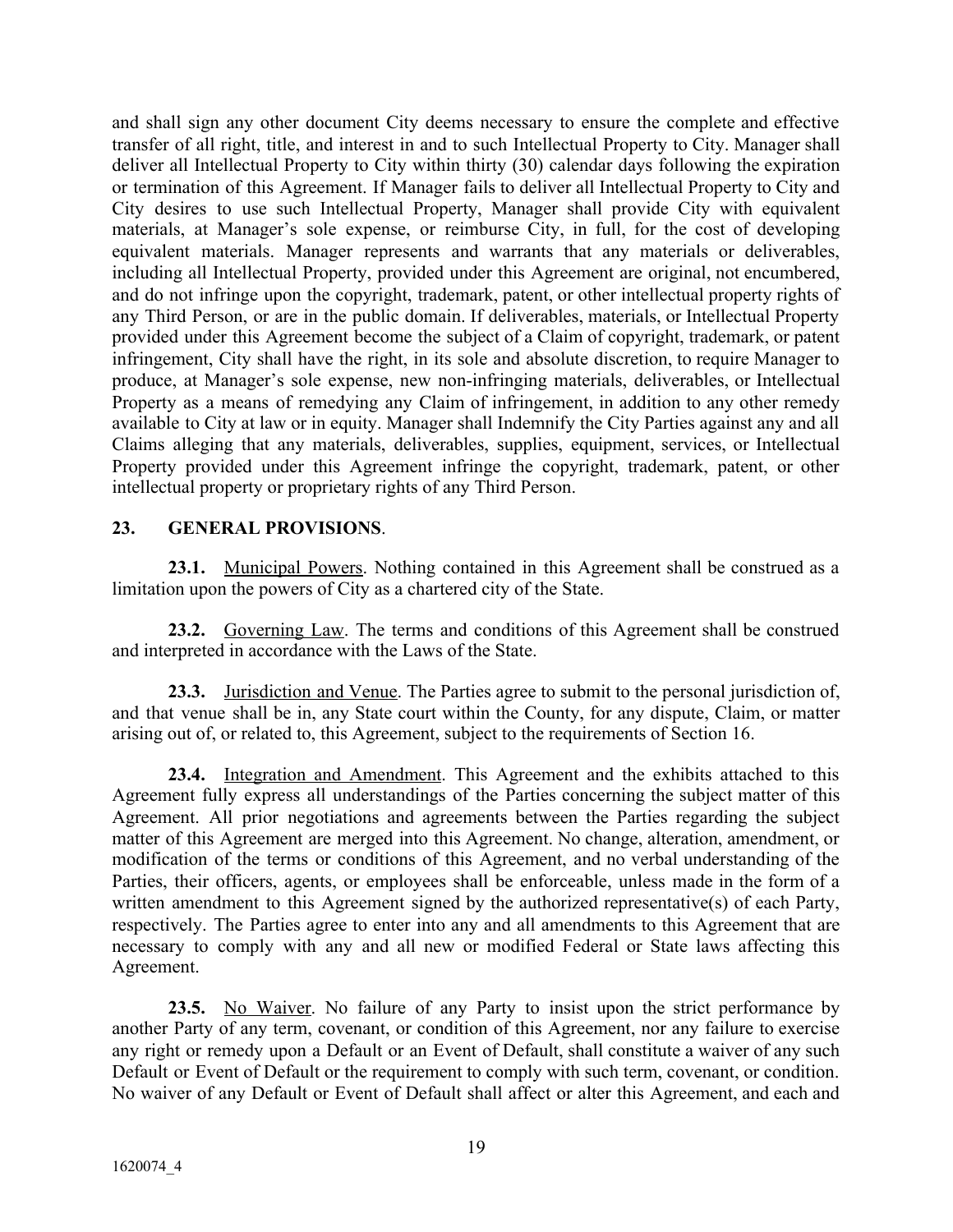every term, covenant, and condition, in this Agreement shall continue in full force and effect regarding any existing or subsequent breach.

**23.6.** Successors in Interest. Subject to Section 20, this Agreement, and all rights, obligations, or duties under this Agreement, shall be in full force and effect, whether or not any Party to this Agreement has been succeeded by another entity, and all rights, obligations, or duties under this Agreement shall be binding on any Party's successor in interest.

23.7. Severability. If any term or provision of this Agreement or its application to any Person or circumstance shall to any extent be invalid or unenforceable, then the remainder of this Agreement, or the application of such term or provision to Persons or circumstances, other than those as to which the term or provision is invalid or unenforceable, shall not be affected by such invalidity or unenforceability. All remaining terms and provisions of this Agreement shall be valid and enforced to the fullest extent Law allows.

**23.8.** Conflicts between Terms. If an apparent conflict or inconsistency exists between the main body of this Agreement and any exhibit attached to this Agreement, the main body of this Agreement shall control. If a conflict exists between an applicable Federal, State, City, or other Law and this Agreement, then the Law shall control. Varying degrees of stringency among the main body of this Agreement, the exhibits, or Laws are not considered conflicts, and the most stringent requirement shall control. Each Party shall Notify the other immediately upon the identification of any apparent conflict or inconsistency concerning this Agreement.

23.9. Principles of Interpretation. No inference in favor of or against any Party shall be drawn from the fact that such Party drafted any part of this Agreement. The Parties participated substantially in the negotiation, drafting, and revision of this Agreement, with advice from legal and other counsel and advisers of their own selection. A word, term or phrase defined in this Agreement may be used in the singular, plural, past tense or future tense, regardless of how it is defined, all in accordance with ordinary principles of English grammar, which shall govern all language in this Agreement. The words "include" and "including" in this Agreement shall be construed to be followed by the words: "without limitation." Each collective noun in this Agreement shall be interpreted as if followed by the words "(or any part of it)," except where the context clearly requires otherwise. Every reference to any document, including this Agreement, refers to such document, as modified from time to time (excepting any modification that violates this Agreement), and includes all exhibits, schedules, addenda and riders to such document. The word "or" in this Agreement includes the word "and," except where the context clearly requires otherwise. Every reference to a law, statute, regulation, order, form or similar governmental requirement in this Agreement refers to each such requirement as amended, modified, renumbered, superseded or succeeded, from time to time.

23.10. Calculation of Time Periods. Unless otherwise specified, all references to time periods in this Agreement measured in days shall be to consecutive calendar days, all references to time periods in this Agreement measured in months shall be to consecutive calendar months and all references to time periods in this Agreement measured in years shall be to consecutive calendar years. Any reference to Business Days in this Agreement shall mean consecutive Business Days.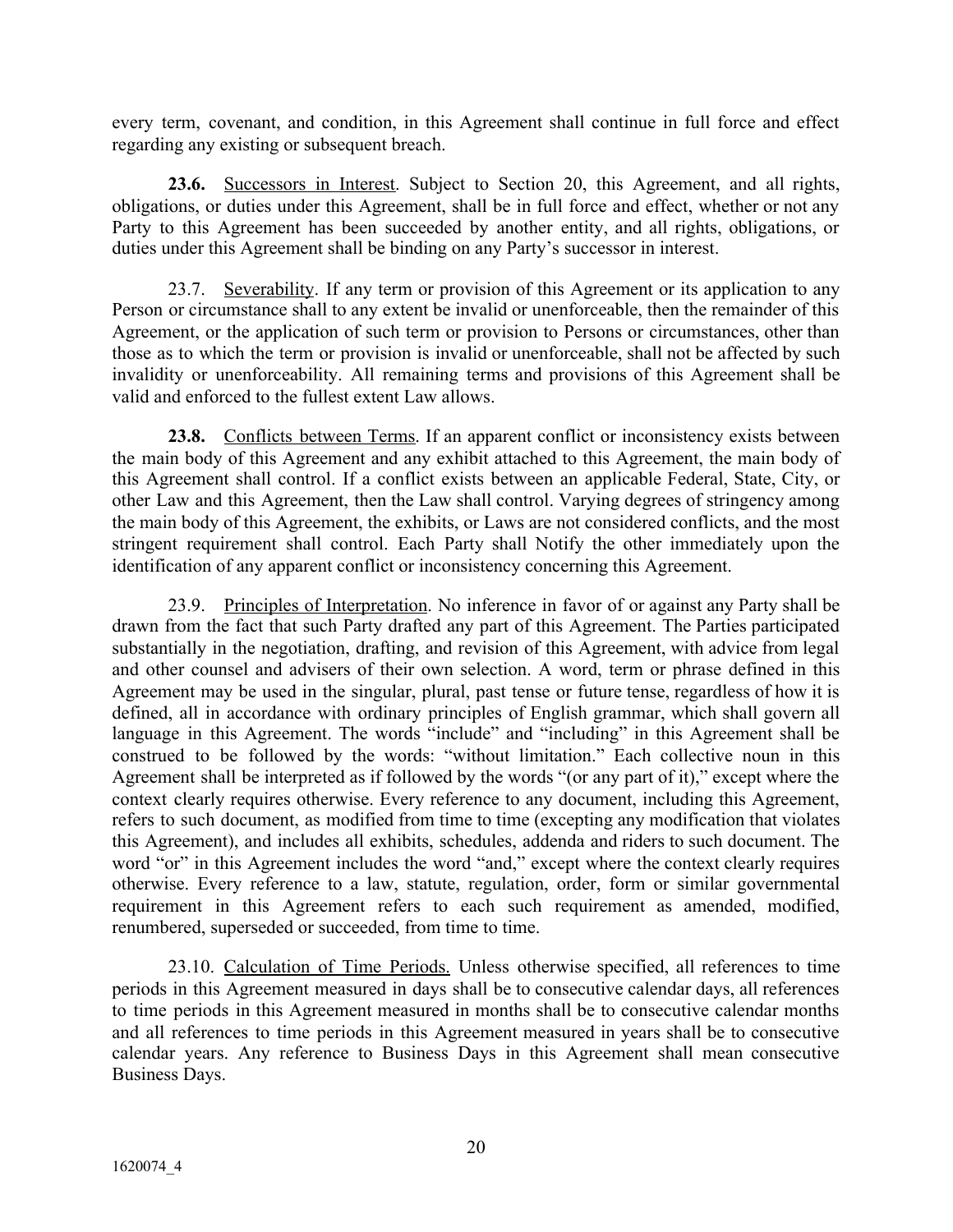**23.11.** Counterparts. This Agreement may be signed in multiple counterparts, which, when taken together, shall constitute a single signed original, as though all Parties had signed the same document.

**23.12.** Headings. All headings in this Agreement are for convenience of reference only and shall not affect the interpretation of this Agreement.

**23.13.** Exhibits Incorporated. All exhibits referenced in this Agreement are incorporated into this Agreement.

**23.14.** Survival of Obligations. All representations, indemnifications, warranties, and guarantees made in, required by, or given in accordance with this Agreement, and all continuing obligations set forth in this Agreement, shall survive expiration or termination of this Agreement.

**23.15.** Time of Essence. Time is of the essence of each provision of this Agreement.

**23.16.** Exhibits. All of the exhibits attached to this Agreement are as follows:

|           | <b>EXHIBIT A</b>   Notice Addresses                   |
|-----------|-------------------------------------------------------|
|           | <b>EXHIBIT B</b>   Insurance Requirements             |
|           | <b>EXHIBIT C</b>   City Contract Provisions           |
| EXHIBIT D | <b>TRESERVED1</b>                                     |
| EXHIBIT E | Assessment Disbursement and Reconciliation Procedures |

[**Signatures on following page.**]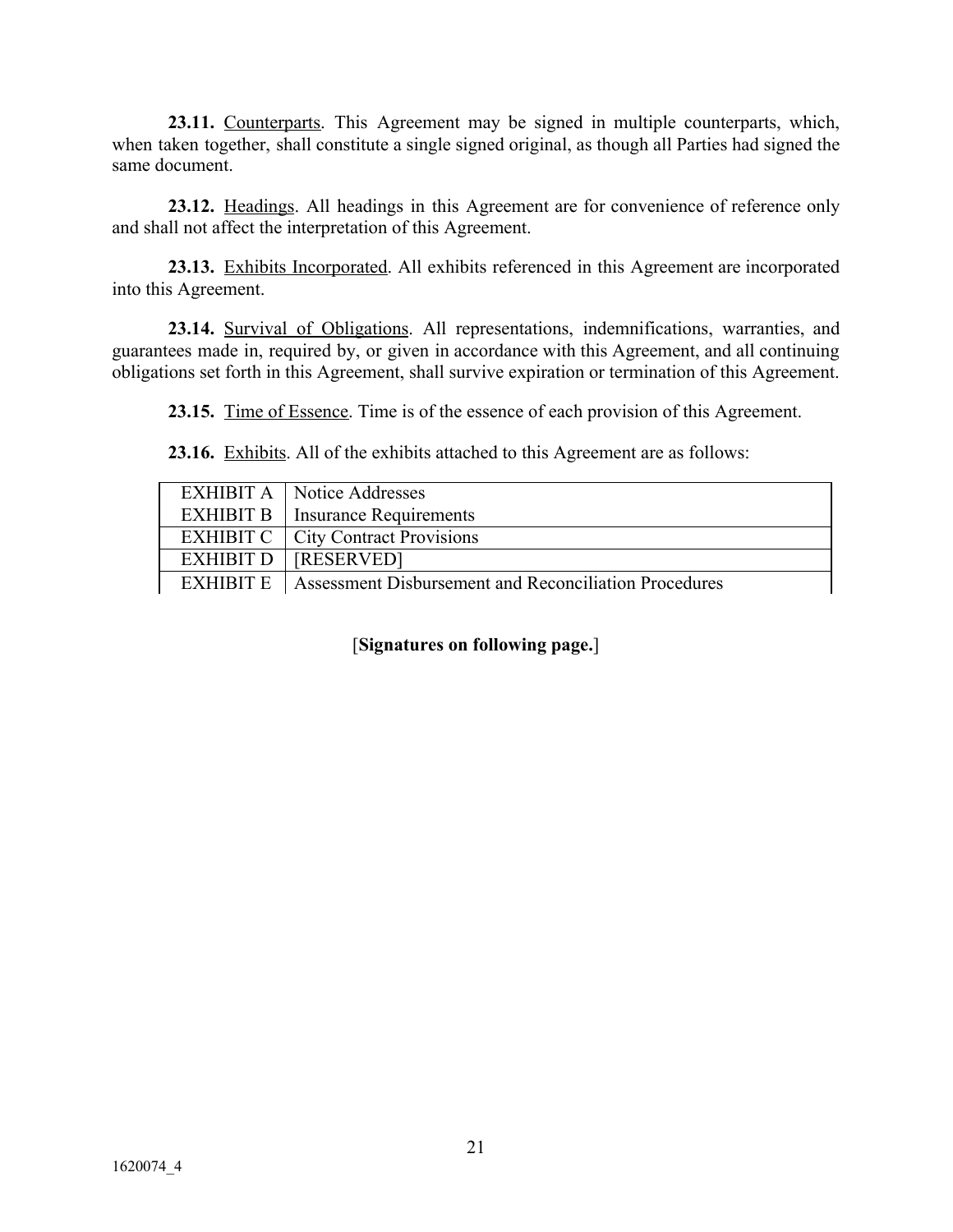### **SIGNATURE PAGE TO CITY OF SAN DIEGO BUSINESS IMPROVEMENT DISTRICT MANAGEMENT AGREEMENT FISCAL YEAR 2019**

IN WITNESS WHEREOF, this Agreement is entered into by City, acting by and through its Economic Development Department Deputy Director, pursuant to City Council Resolution R-311760 authorizing entry into this Agreement, and Manager, by and through the signature(s) of Manager's authorized representative(s), all as set forth below.

**CITY OF SAN DIEGO**, a California municipal corporation

EL CAJON BOULEVARD BUSINESS IMPROVEMENT ASSOCIATION

By:  $\Box$ 

 $\mathbf{By:}$ 

Lydia Moreno Deputy Director Economic Development Department

Approved as to form:

By: \_\_\_\_\_\_\_\_\_\_\_\_\_\_\_\_\_\_\_\_\_\_\_\_\_\_\_\_\_\_\_\_\_

MARA W. ELLIOTT City Attorney

By:  $\Box$ 

Delmar G. Williams Deputy City Attorney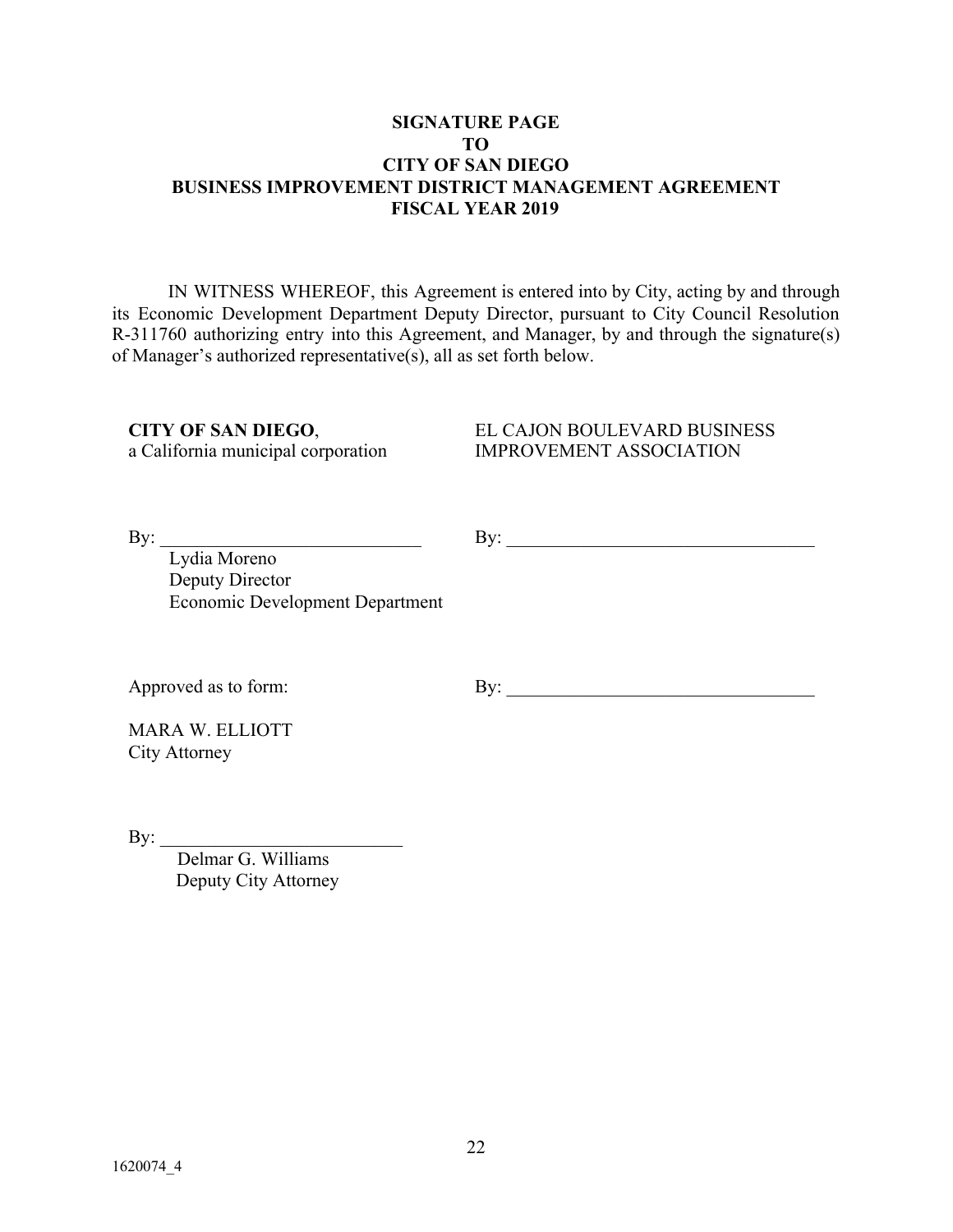## **EXHIBIT A TO CITY OF SAN DIEGO BUSINESS IMPROVEMENT DISTRICT MANAGEMENT AGREEMENT FISCAL YEAR 2019**

# **NOTICE ADDRESSES**

#### **City**:

City of San Diego Economic Development Department Attn: Business Improvement District Manager 1200 Third Avenue, Suite 1400 San Diego, CA 92101 Email: estudebaker@sandiego.gov

## **Manager**:

El Cajon Boulevard Business Improvement Association Attn: El Cajon Boulevard Gateway Business Improvement District Manager 3727 El Cajon Blvd. San Diego, CA 92105 Email: steve@theboulevard.org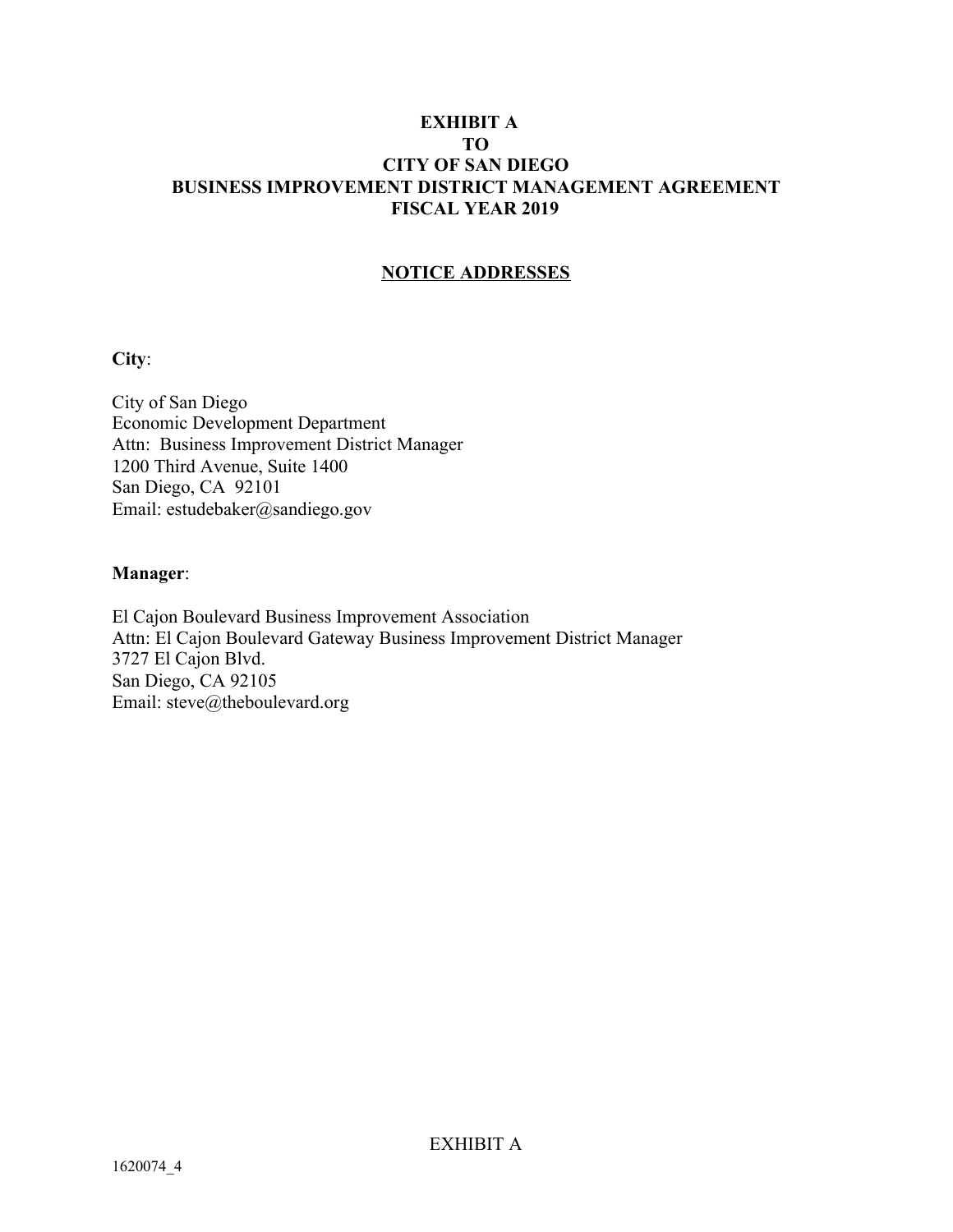## **EXHIBIT B TO CITY OF SAN DIEGO BUSINESS IMPROVEMENT DISTRICT MANAGEMENT AGREEMENT FISCAL YEAR 2019**

# **INSURANCE REQUIREMENTS**

1. **General Requirements**. Manager shall not begin any performance under this Agreement until Manager has: (1) provided City insurance certificates and endorsements evidencing all insurance policies and endorsements described in this **EXHIBIT B**; (2) obtained City approval of each insurance company or companies issuing such insurance policies or endorsements; and (3) confirmed that all insurance policies contain the special provisions described in this **EXHIBIT B.** Manager's liabilities, including its indemnity obligations under this Agreement, shall not be limited in any way to the insurance coverage described in this **EXHIBIT B**. Maintenance of the insurance coverage described in this **EXHIBIT B** is a material term of this Agreement and Manager's failure to maintain or renew any such insurance coverage or to provide evidence of renewal or replacement of any such insurance coverage during the Term is an Event of Default by Manager.

2. **Specific Insurance**. Manager shall procure and maintain for the duration of the Term insurance against Claims for injuries to Persons or damages to property that may arise from or in connection with Manager's performance under this Agreement and performance by any Manager Parties. Manager shall provide, at a minimum, the following insurance coverage:

2.1. Commercial General Liability. Insurance Services Office Form CG 00 01 covering commercial general liability on an "occurrence" basis, including products and completed operations, property damage, bodily injury, and personal and advertising injury, with liability limits no less than \$1,000,000 per occurrence. If a general aggregate limit applies, either the general aggregate limit shall apply separately to this Agreement (ISO CG 25 03 or 25 04) or the general aggregate limit shall be twice the amount of the required occurrence limit.

2.2. Commercial Automobile Liability. Insurance Services Office Form Number CA 0001 covering Code 1 (any auto) or, if Manager has no owned autos, Code 8 (hired) and Code 9 (non-owned), with a liability limit no less than \$1,000,000 per accident for bodily injury and property damage.

2.3. Workers' Compensation. Workers' Compensation Insurance as required by the State, with statutory liability limits, and Employer's Liability Insurance with a liability limit of no less than \$1,000,000 per accident for bodily injury or disease.

2.4. Other Insurance Provisions. The insurance policies required by this Agreement are to contain, or be endorsed to contain, the following provisions: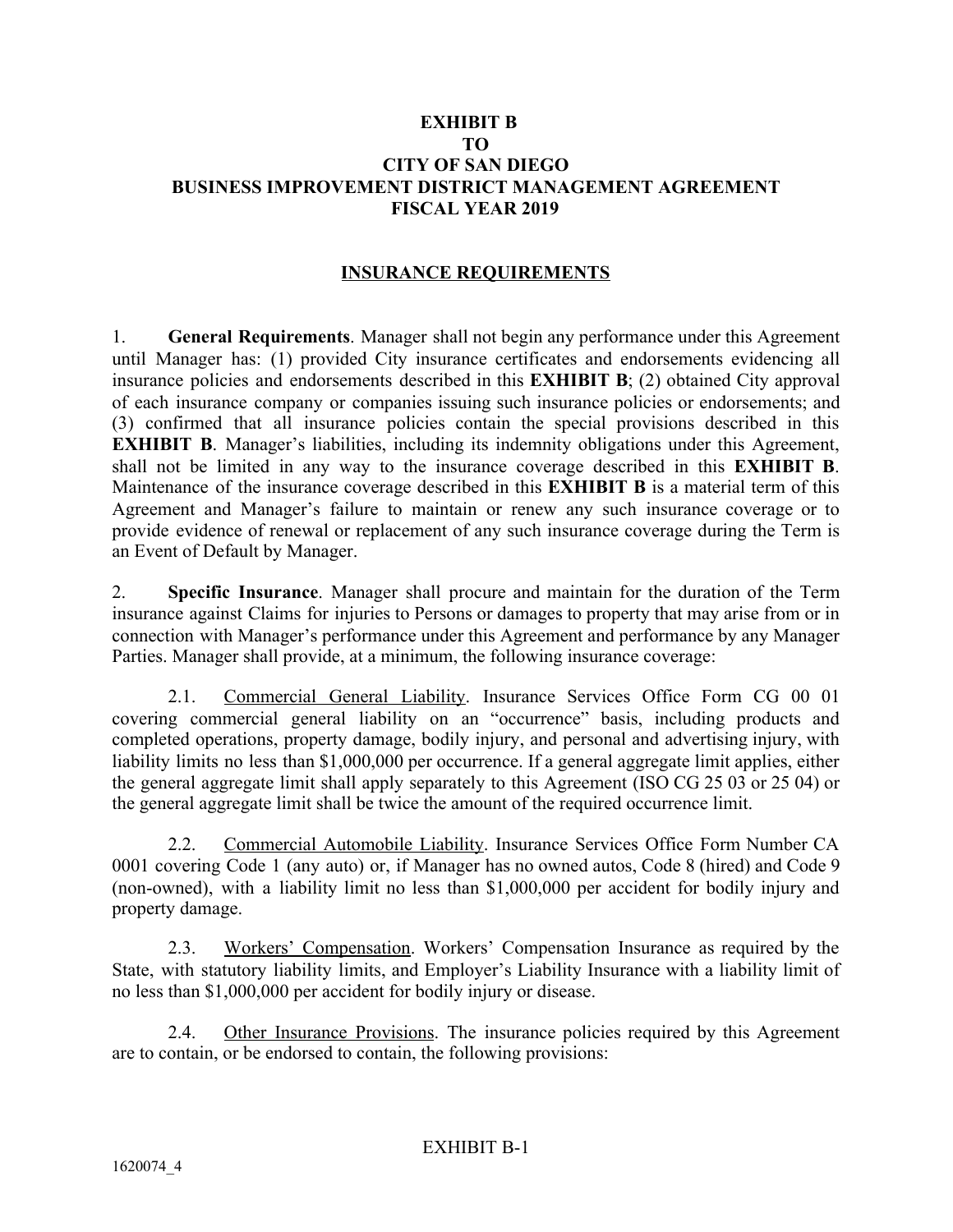2.4.1. *Additional Insured Status*. City, its officers, officials, employees, and agents are to be covered as additional insured on the required Commercial General Liability insurance policy with respect to liability arising out of work or operations performed by or on behalf of Manager, including materials, parts, or equipment furnished in connection with such work or operations. General liability coverage can be provided in the form of an endorsement to Manager's Commercial General Liability insurance policy (at least as broad as ISO Form CG 20 10 11 85 or if not available, through the addition of both CG 20 10, CG 20 26, CG 20 33, or CG 20 38; and CG 20 37, if a later edition is used).

2.4.2. *Primary Coverage*. For any Claims related to this Agreement, Manager's insurance coverage shall be primary coverage at least as broad as ISO CG 20 01 04 13 as respects City, its officers, officials, employees, and agents. Any insurance or self-insurance maintained by City, its officers, officials, employees, or agents shall be excess of Manager's insurance and shall not contribute with it.

2.4.3. *Notice of Cancellation*. Each insurance policy shall provide that coverage shall not be canceled, except after thirty (30) calendar days' Notice of cancellation to City.

2.4.4. *Waiver of Subrogation*. Manager grants to City a waiver of any right to subrogation that any insurer of Manager may acquire against City by virtue of the payment of any loss under any insurance policy. Manager agrees to obtain any endorsement that may be necessary to effect this waiver of subrogation, but this waiver applies regardless of whether or not Manager obtains such a waiver of subrogation endorsement from the insurer.

2.5. Deductibles/Self Insured Retentions. All deductibles under any insurance policy shall be the sole responsibility of Manager and shall be disclosed to City at the time the evidence of the insurance coverage is provided to City. Self-insured retentions under any insurance policy shall be the sole responsibility of Manager and must be declared to and approved by City at the time the evidence of the insurance coverage is provided to City. City may require Manager to purchase coverage with a lower deductible or retention or provide proof of ability to pay losses and related investigation, claim administration, and defense expenses within the deductible or retention. Each insurance policy with a self-insured retention shall provide, or be endorsed to provide, that the self-insured retention may be satisfied by either the named insured or City.

2.6. Acceptability of Insurers. Insurance is to be placed with insurers with a current A.M. Best's rating of no less than A-VI, unless otherwise approved in writing by City. City will accept insurance provided by non-admitted, "surplus lines" carriers only if the carrier is authorized to do business in the State and is included on the List of Approved Surplus Lines Insurers (LASLI list). All policies of insurance issued by non-admitted carriers are subject to all of the requirements of this Agreement applicable to insurance policies issued by admitted carriers.

2.7. Verification of Coverage. Manager shall furnish City with original certificates and amendatory endorsements or copies of all applicable insurance policy language effecting insurance coverage described in this **EXHIBIT B**. All insurance certificates and endorsements are to be received and approved by City before any performance commences under this Agreement. Failure to obtain the required insurance documents prior to the beginning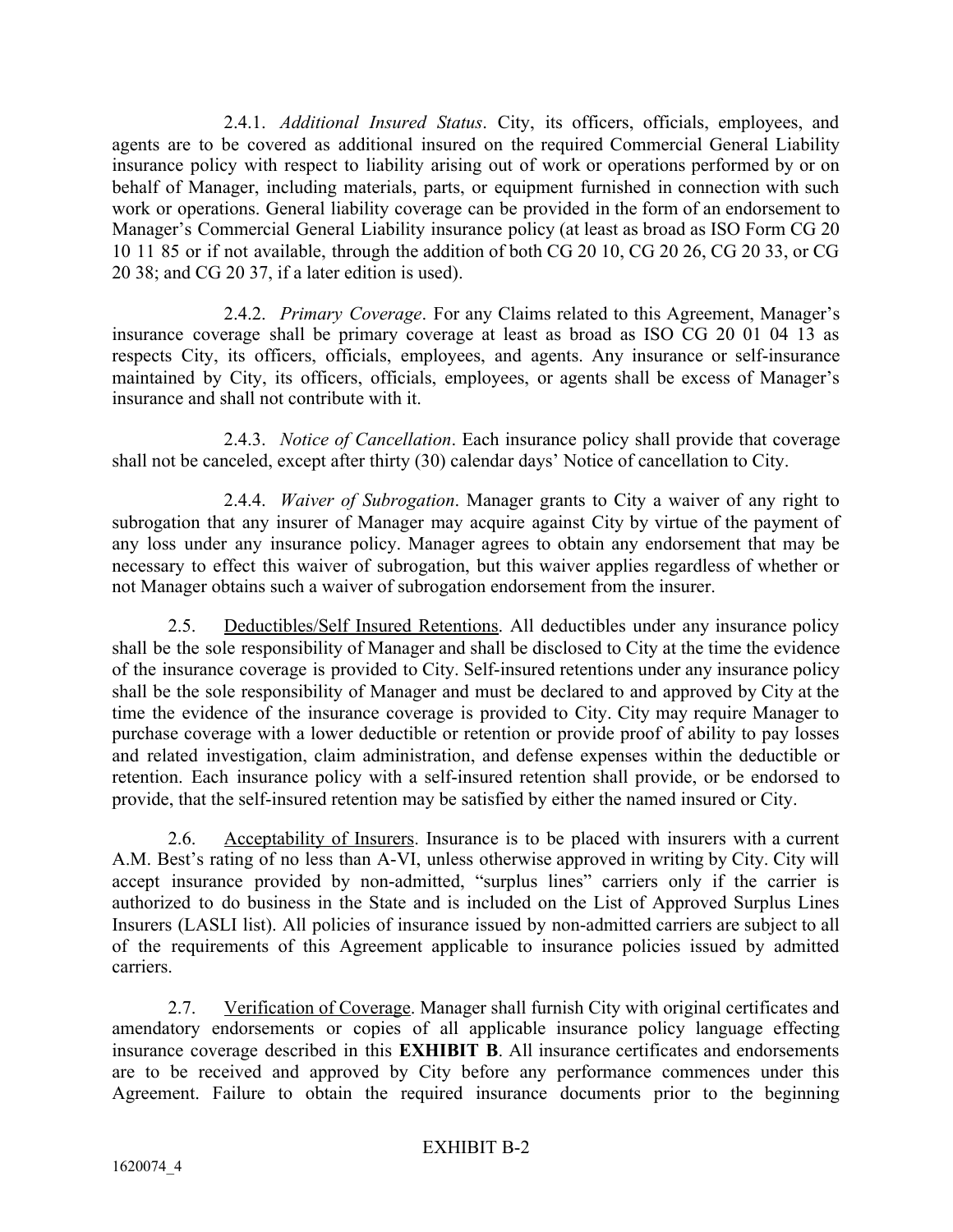performance shall not waive Manager's obligation to provide the required insurance coverage or evidence of such insurance coverage. City reserves the right to require complete, certified copies of all insurance policies, including endorsements, described in this **EXHIBIT B**, at any time.

2.8. Special Risks or Circumstances. City reserves the right to modify the insurance requirements of this Agreement, including liability limits, based on the nature of the risk, prior experience, insurer, coverage, or other special circumstances.

2.9. Additional Insurance. Manager may obtain additional insurance not required by this Agreement, as long as the City, its officers, officials, employees, and agents are named additional insured under such insurance policies.

2.10. Excess Insurance. All policies providing excess coverage to City shall follow the form of the primary policy or policies, including all endorsements.

2.11. Subcontractors. Manager shall require and verify that all Subcontractors maintain insurance meeting all the insurance requirements of this **EXHIBIT B**. Manager shall also ensure that City is an additional insured on insurance required from Subcontractors. For commercial general liability insurance coverage, Subcontractors shall provide coverage with a form at least as broad as the CG 20 38 04 13 endorsement.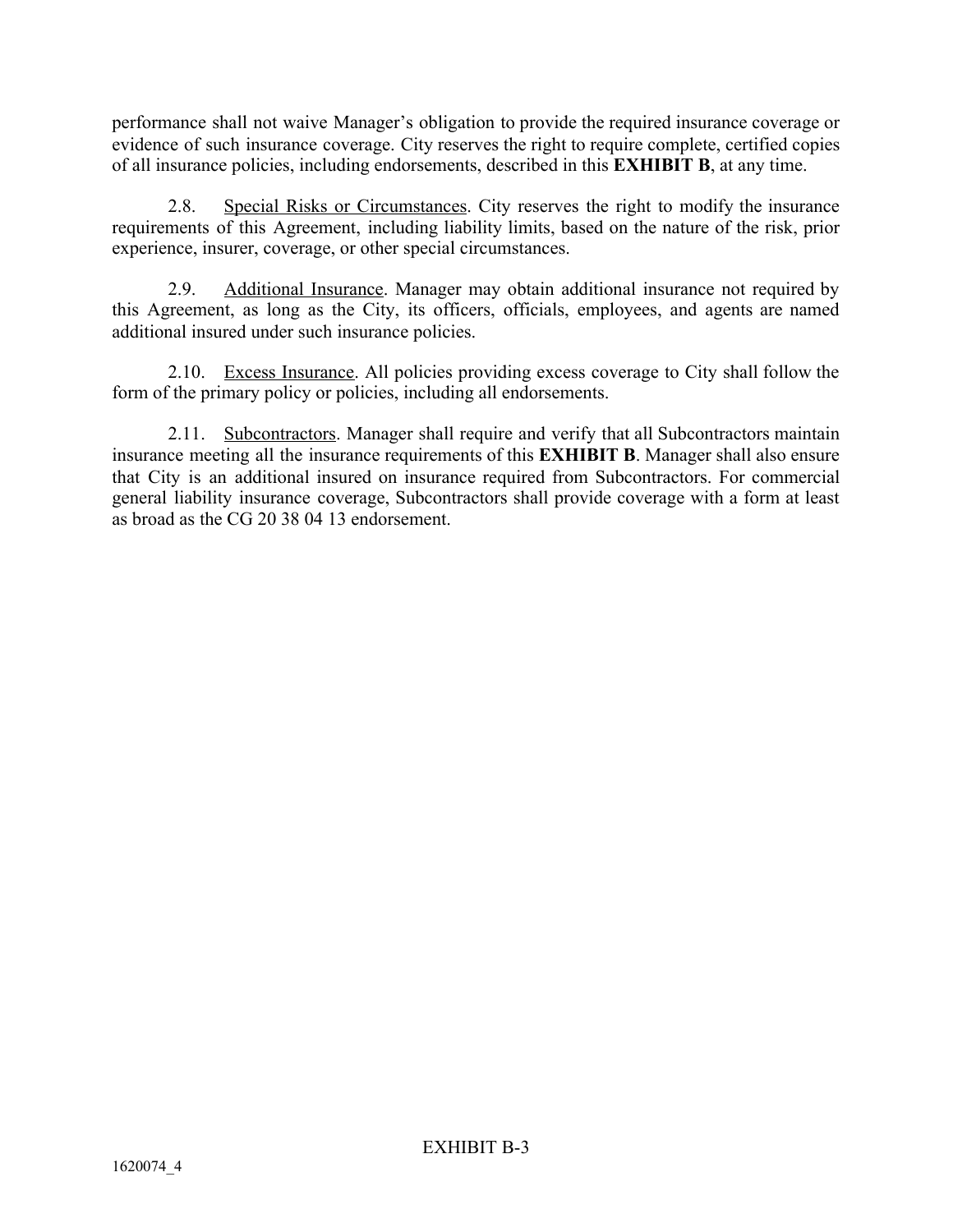## **EXHIBIT C TO CITY OF SAN DIEGO BUSINESS IMPROVEMENT DISTRICT MANAGEMENT AGREEMENT FISCAL YEAR 2019**

# **CITY CONTRACT PROVISIONS**

1. **COMPLIANCE WITH CITY'S EQUAL OPPORTUNITY CONTRACTING PROGRAM (EOCP)**. Manager shall comply with City's EOCP Requirements. Manager shall not discriminate against any employee or applicant for employment on any basis prohibited by law. Manager shall provide equal opportunity in all employment practices. Manager shall ensure that its Subcontractors comply with this program. Nothing in this **EXHIBIT C**, Section 1, shall be interpreted to hold Manager liable for any discriminatory practice of its Subcontractors.

2. **NON-DISCRIMINATION IN CONTRACTING**. Manager shall comply with City's Nondiscrimination in Contracting Ordinance, codified in SDMC sections 22.3501 - 22.3517. Manager shall not discriminate on the basis of race, color, gender, gender expression, gender identity, religion, national origin, ethnicity, sexual orientation, age, or disability in the solicitation, selection, hiring, or treatment of subcontractors, vendors, or suppliers. Manager shall provide equal opportunity for subcontractors to participate in subcontracting opportunities. Manager agrees and understands that violation of this **EXHIBIT C**, Section 2, shall be considered a material breach of this Agreement and may result in termination of this Agreement, debarment or other sanctions. Within sixty (60) calendar days after Notice from City requesting such information, Manager shall provide City a truthful and complete list of the names of all subcontractors, vendors, and suppliers that Manager has used in the past five years on any of its contracts that were undertaken within the County, including the total dollar amount paid by Manager for each subcontract or supply contract. Manager shall fully cooperate in any investigation conducted by City, pursuant to City's Nondiscrimination in Contracting Ordinance, referenced above in this **EXHIBIT C**, Section 2.

**3. LOCAL BUSINESS AND EMPLOYMENT**. Manager acknowledges that City seeks to promote employment and business opportunities for local residents and firms on all City contracts. Manager shall, to the extent reasonably possible and allowed by Law, solicit applications for employment and bids and proposals for Subcontracts for work associated with this Agreement, from local residents and firms, as opportunities occur. Manager shall hire qualified local residents and firms, whenever feasible and allowed by Law.

4. **LIVING WAGES**. This Agreement is subject to City's Living Wage Ordinance ("**LWO**"), codified at SDMC sections 22.4201 through 22.4245, if and to the extent that any of the Activities to be undertaken pursuant to this Agreement are services subject to the LWO. The LWO requires payment of minimum hourly wage rates and other benefits to "covered employees" (as defined in the LWO), unless an exemption from the LWO applies. SDMC section 22.4225 requires Manager and its Subcontractors to fill out and file a living wage certification with the City Manager within thirty (30) days after the Effective Date.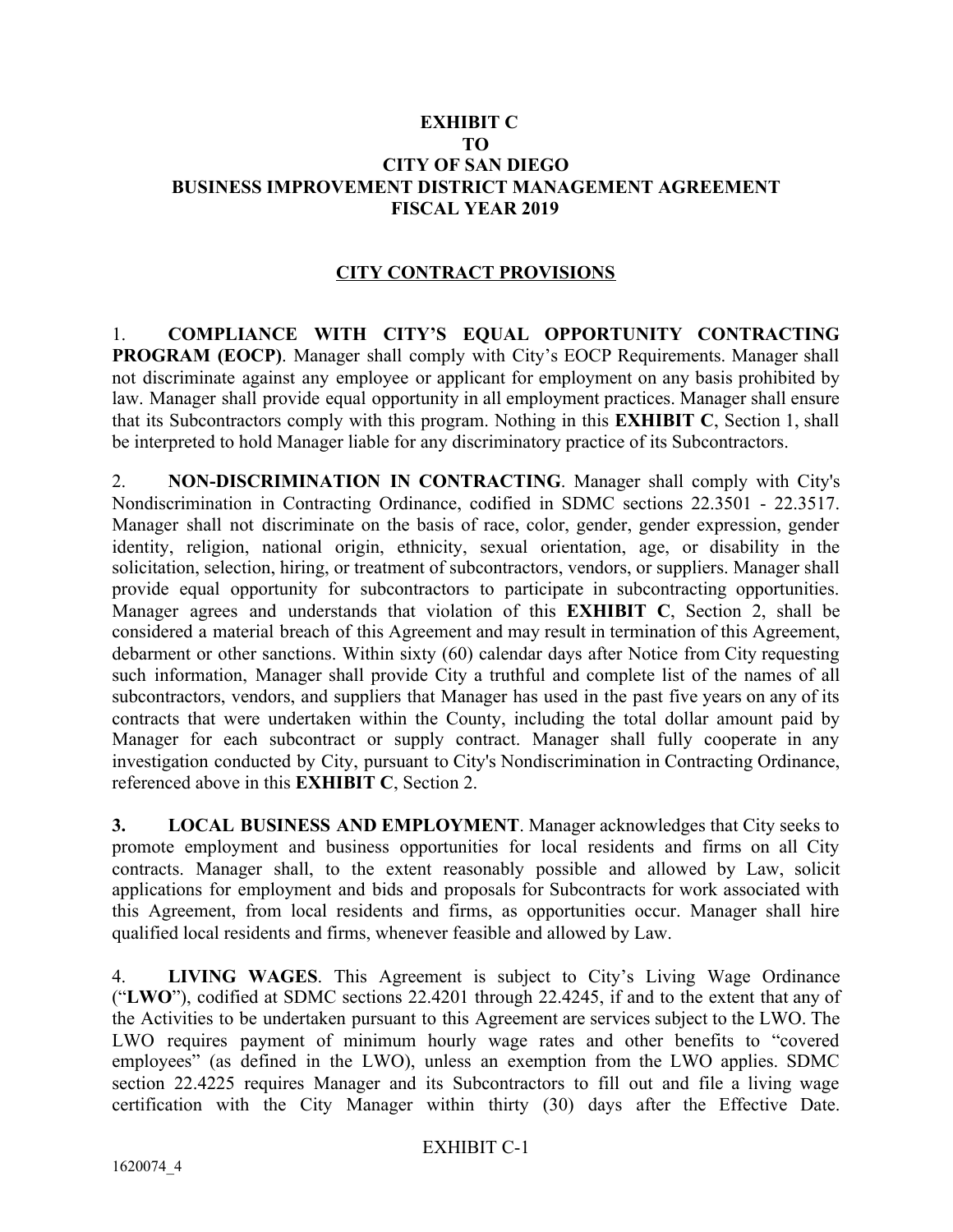Subcontractors hired by Manager after the Effective Date must fill out and file a living wage certification with the City Manager within thirty (30) days after being hired. Manager shall require, by contract, all of its Subcontractors that are performing services subject to the LWO to comply with the LWO.

4.1. Exemption from Living Wage Ordinance. Pursuant to SDMC section 22.4215, Manager or any of its Subcontractors may be exempt from the LWO. For an LWO exemption determination, Manager or any of its Subcontractors must complete the Living Wage Ordinance Application for Exemption.

4.2.Proof of Compliance. Manager and all of its Subcontractors shall submit written proof of compliance with or exemption from the LWO on or before the first day of each Fiscal Year during the Term.

**5. AMERICANS WITH DISABILITIES ACT**. Manager shall comply with all accessibility requirements under the Federal Americans with Disabilities Act ("**ADA**") and under Title 24 of the California Code of Regulations ("**Title 24**"). When a conflict exists between the ADA and Title 24, Manger shall comply with the most restrictive requirement (i.e., the requirement that provides the most access). Manager shall also comply with City Council Policy 100-04, adopted by City Council Resolution R-282153, which policy is incorporated into this Agreement by this reference. Manager warrants and certifies compliance with all Federal and State access laws and regulations and further certifies that any Subcontract contains the Subcontractor's agreement to abide by the provisions of the ADA, Title 24, City Council Policy 100-04, and any other applicable access laws or regulations.

**6. DRUG – FREE WORKPLACE**. Manager shall comply with City's Drug-Free Workplace requirements, set forth in City Council Policy 100-17, as adopted by City Council Resolution R-277952. Manager shall certify that it will provide a drug-free workplace, by electronically submitting to City a "Certification for a Drug-Free Workplace" form approved by the Manager Representative. Submittal of this certification by Manager shall be a condition precedent to this Agreement. Manager shall post in a prominent place at its offices a statement setting forth its drug-free workplace policy, notifying employees that the unlawful manufacture, distribution, dispensation, possession, or use of a controlled substance is prohibited in the workplace, and specifying the actions that will be taken against employees for violating the policy. Manager shall establish a drug-free awareness program to inform employees about each of the following: (a) the dangers of drug abuse in the workplace; (b) the policy of maintaining a drug-free workplace; (c) the availability of drug counseling, rehabilitation, and employee assistance programs; and (d) the penalties that may be imposed upon employees for drug abuse violations.

**7. EMPLOYMENT OF CITY STAFF.** Pursuant to City Council Policy 300-11, if Manager employs an individual, who, within twelve (12) months immediately preceding such employment, did, in the individual's capacity as a City officer or employee, participate in, negotiate with, or otherwise have an influence on the recommendation made to City Council in connection with the entry into this Agreement, City, in its sole and absolute discretion, shall have the right to unilaterally and immediately terminate this Agreement by Notice to Manager.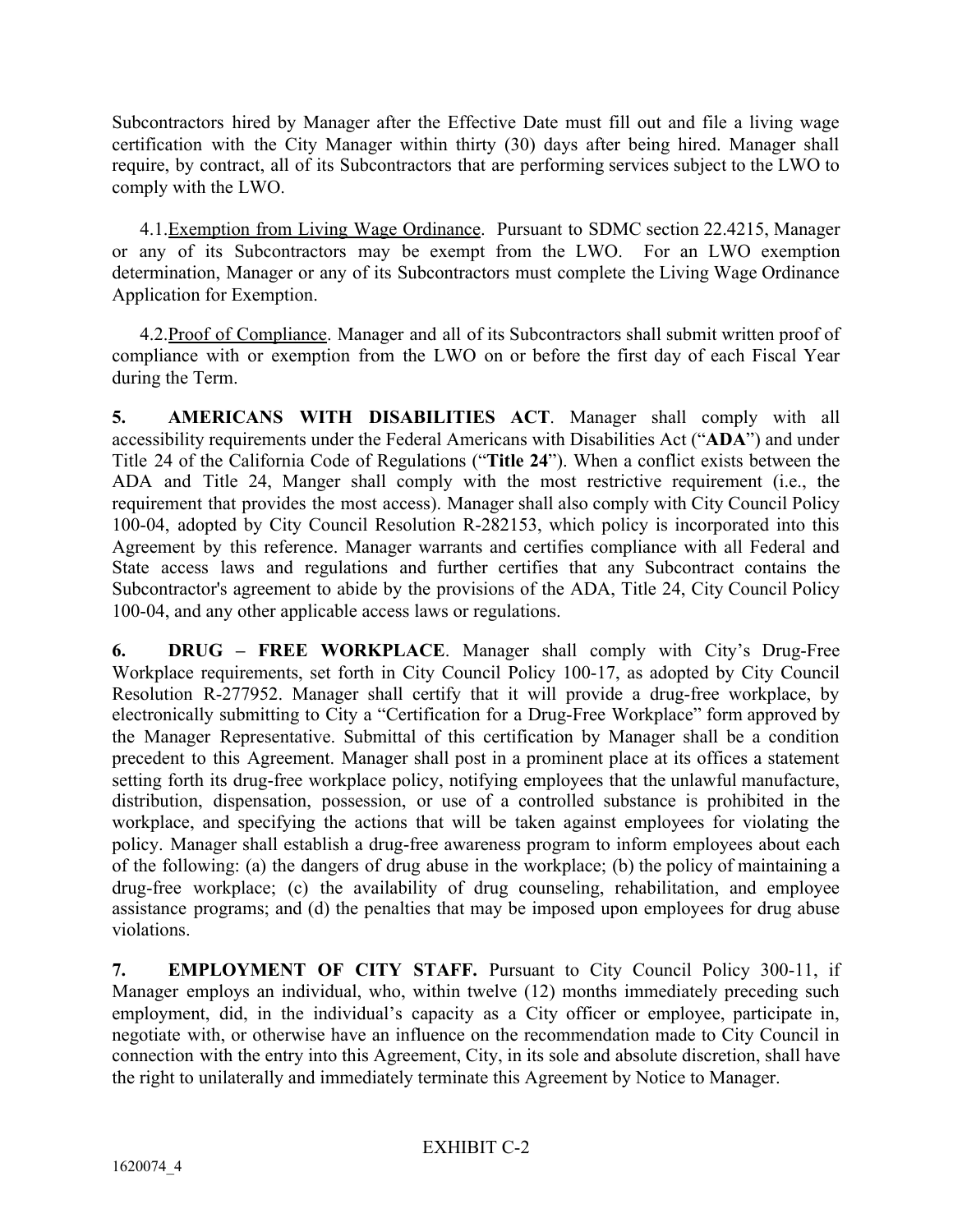**8. ENDORSEMENT**. Manager shall comply with the provisions of City Administrative Regulation 95.65 regarding product endorsements or creating any advertisement or writing that identifies or refers to City as the user of a product or service, without obtaining the prior written approval of City, which approval may be given or withheld in City's sole and absolute discretion.

**9. EQUAL BENEFITS ORDINANCE**. In accordance with City's Equal Benefits Ordinance, codified in SDMC sections 22.4301-22.4308 ("**EBO**"), Manager shall provide and maintain equal benefits, as defined in SDMC section 22.4302 during the Term. Failure of Manager to maintain equal benefits consistent with the EBO is an Event of Default by Manager (SDMC 22.4304(e)). Manager shall notify its employees of the equal benefits policy at the time of hire and during open enrollment periods and must post a copy of the following statement in an area frequented by its employees:

"During the performance of a contract with City of San Diego, this employer will provide equal benefits to its employees with spouses and its employees with domestic partners."

9.1.Manager shall immediately give City access to documents and records sufficient for City to verify that Manager is providing equal benefits and otherwise complying with the EBO requirements. The full text of the EBO and the "Rules Implementing the Equal Benefits Ordinance" are posted on City's website at www.sandiego.gov/purchasing/ or can be requested from City's Equal Benefits Program Office at (619) 533-3948.

10. **CONFLICT OF INTEREST**. Manager shall comply with all Federal, State and City conflict of interest laws, regulations, and policies applicable to City contracts, including each of the following: (a) California Government Code sections 1090, et. seq.; and (b) California Government Code sections 81000, et. seq.

10.1. Public Officer or Employee Economic Interests. The Parties are unaware of any financial or economic interest of any public officer or employee of City relating to this Agreement. If Manager becomes aware during the Term of any financial or economic interest of any public officer or employee of City relating to this Agreement, it shall immediately Notify City. If such a financial or economic interest is determined by City to exist, City shall have the right to immediately terminate this Agreement, without liability to Manager, by giving Notice of termination to Manager.

10.2. City Ethics Code Restrictions. The Manager Parties shall be subject to the provisions of City's Ethics Ordinance (SDMC sections 27.3501-27.3595), including the prohibition against lobbying City for one (1) year following the expiration or termination of this Agreement. Manager shall establish, and make known to the Manager Parties, appropriate safeguards to prohibit them from using their positions for a purpose that is, or that gives the appearance of being, motivated by the desire for private gain for themselves or others, particularly those with whom they have family, business, or other relationships. The Manager Parties shall not recommend or specify any product, supplier, or contractor with whom they have a direct or indirect financial or organizational interest or relationship that would violate conflict of interest laws, regulations, or policies. If any Manager Party violates any conflict of interest law, or any of

# EXHIBIT C-3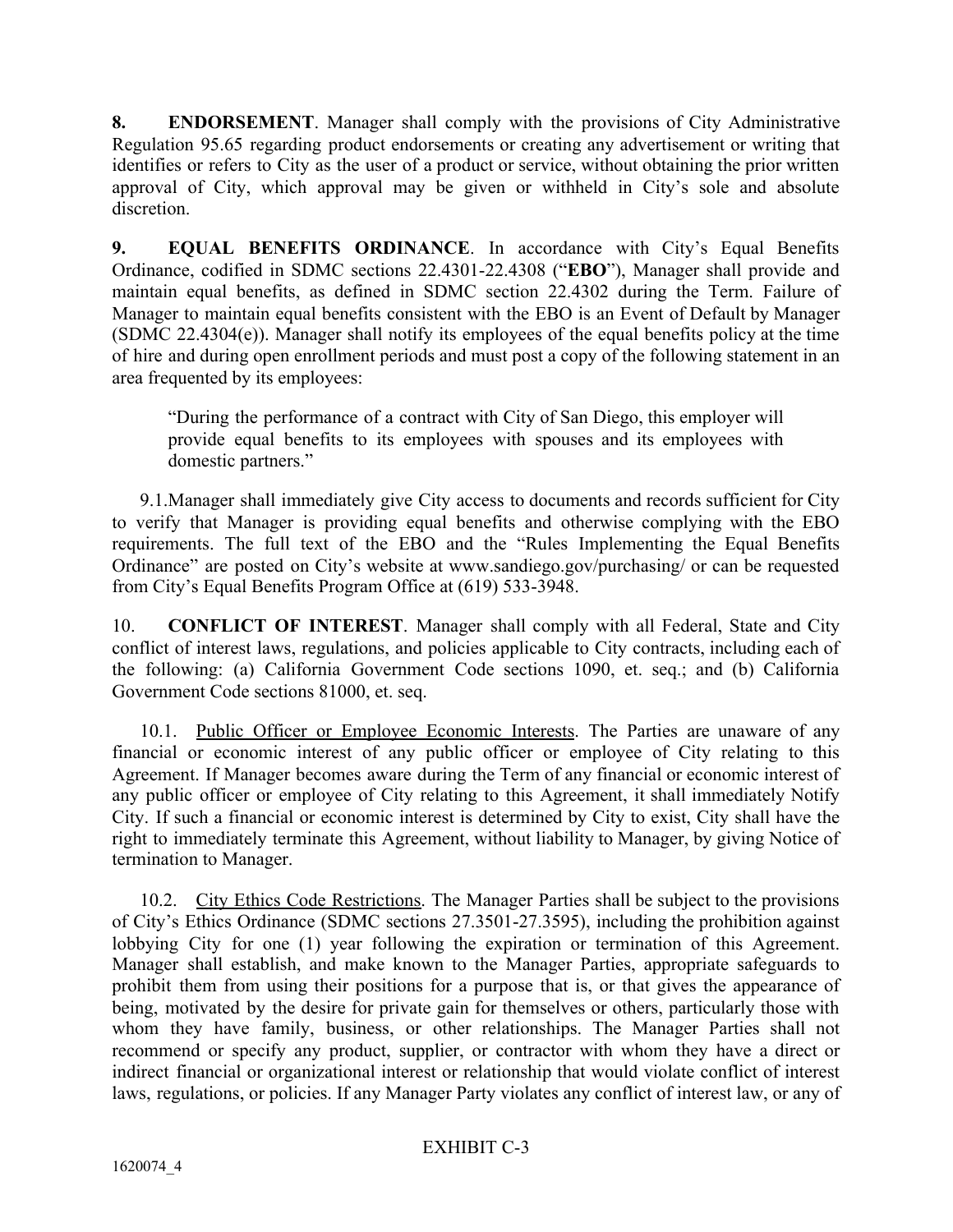the provisions of this **EXHIBIT C**, Section 10.2, the violation shall be an Event of Default by Manager. Further, any such violation shall subject Manager to liability to City for Legal Costs and all damages sustained by City as a result of the violation.

10.3. Delivery of Board Roster. Within thirty (30) days after the Effective Date and on or before each anniversary of the Effective Date during the Term, Manager shall deliver to the City Representative a list of the names of all of Manager's board members and their business affiliations. If Manager's board membership changes during the Term, Manager shall deliver to City an updated list of the names of all of Manager's board members and their business affiliations within thirty (30) days after each such change occurs.

EXHIBIT C-4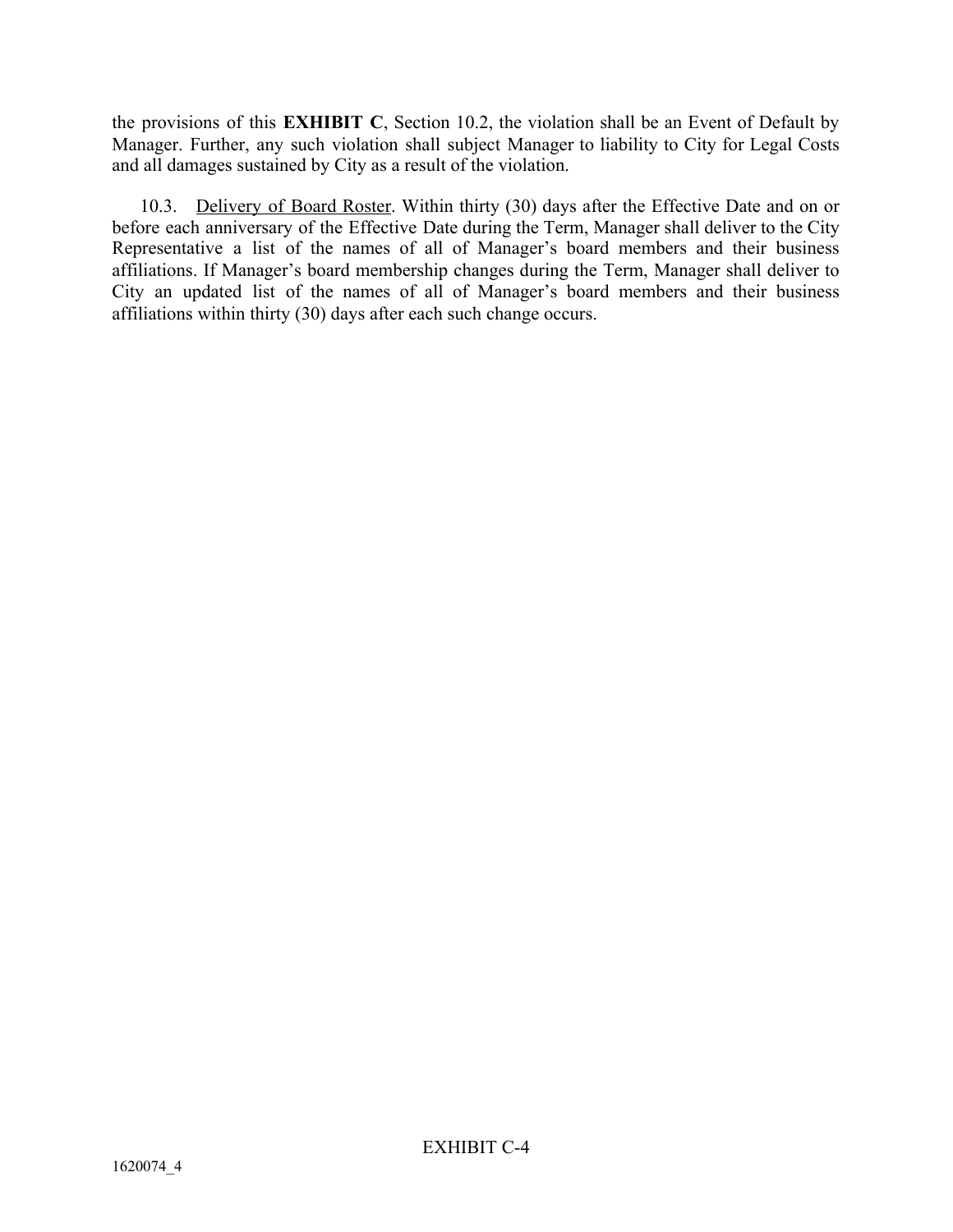## **EXHIBIT D TO CITY OF SAN DIEGO BUSINESS IMPROVEMENT DISTRICT MANAGEMENT AGREEMENT FISCAL YEAR 2019**

# **[RESERVED]**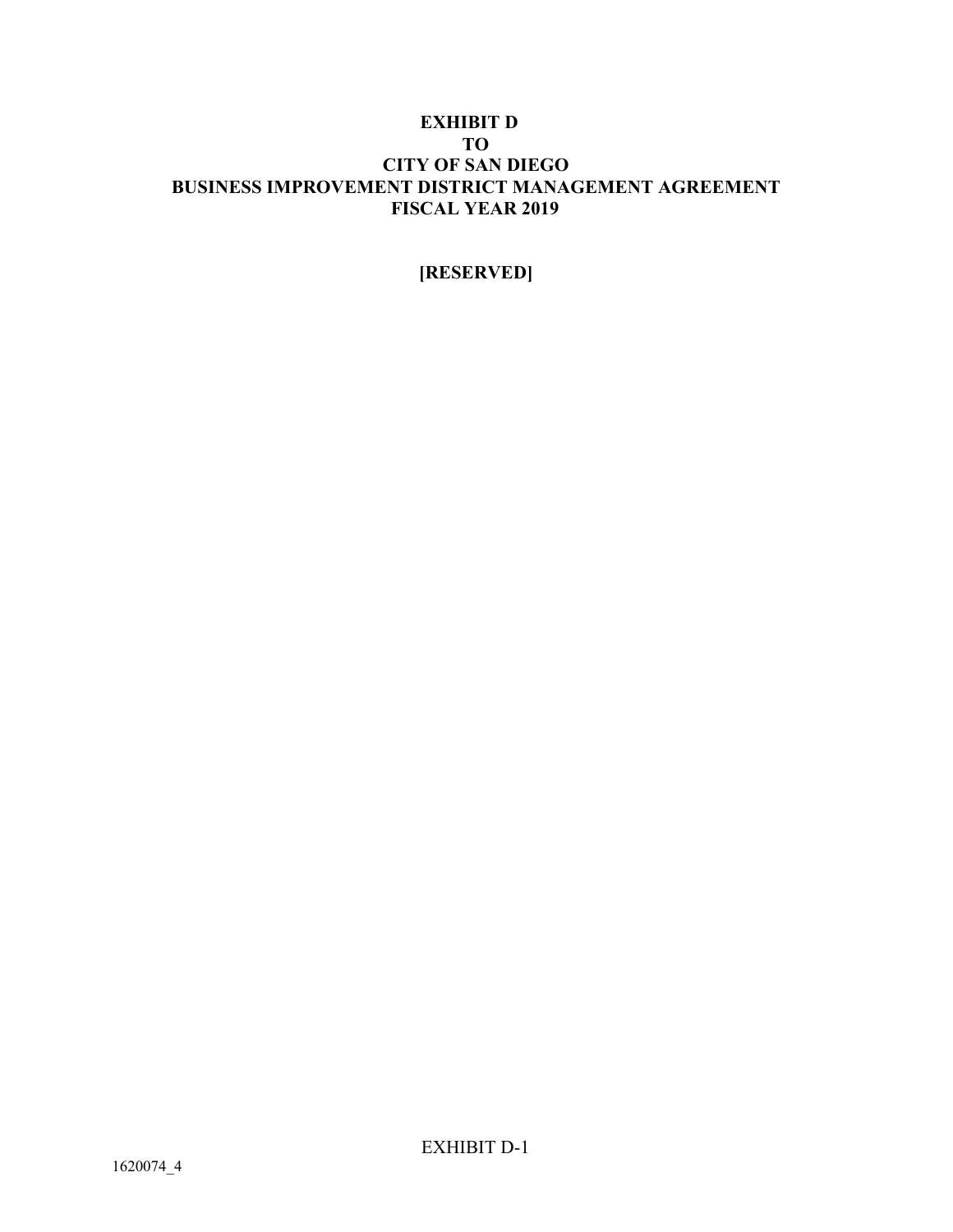## EXHIBIT E **TO CITY OF SAN DIEGO BUSINESS IMPROVEMENT DISTRICT MANAGEMENT AGREEMENT FISCAL YEAR 2019**

#### **ASSESSMENT DISBURSEMENT AND RECONCILIATION PROCEDURES**

During the first two Business Days of each month, EDD staff shall determine the Assessments posted into the District account during the immediately preceding month. EDD staff will then submit a payment request in SAP for that amount within ten (10) Business Days and include a copy of the "invoice" document specifying the relevant approved resolution and agreement authorizing the monthly disbursement. The amount to be disbursed in a particular month shall be provided to Manager within the first five (5) Business Days of that month. City Comptroller's staff will review the request and, if appropriate, release the payment within thirty (30) days after the first Business Day of each month.

Manager is required to register with City for the ACH payment program. Once the payment request is authorized by City Comptroller's Office, ACH payments are generally deposited into the receiving bank account the next Business Day (in the morning), but City does not guaranty deposits in any particular time period.

Manager shall submit a Reconciliation Packet to City for each month during the Term on or before the 25th day of the following month; provided, however, that at the end of each Fiscal Year, the Reconciliation Packet for the May Assessments distributed in June shall be due on or before the second Business Day after July 4.

For example, City will Notify Manager by the 5<sup>th</sup> Business Day of October of the amount of the September Assessments and the September Assessments will be disbursed by City to Manager on or before the thirtieth  $(30<sup>th</sup>)$  calendar day after the first Business Day of October. Then, the Reconciliation Packet for the use of the September Assessments shall be submitted to City by Manager on or before November 25.

Only Activity expenses in the Budget may be submitted with a Reconciliation Report to document use of Assessments. Failure to submit a Reconciliation Report on or before its due date will result in all future Assessment disbursements being stopped, until all overdue Reconciliation Reports are received by City and determined to be in compliance with the requirements of this Agreement.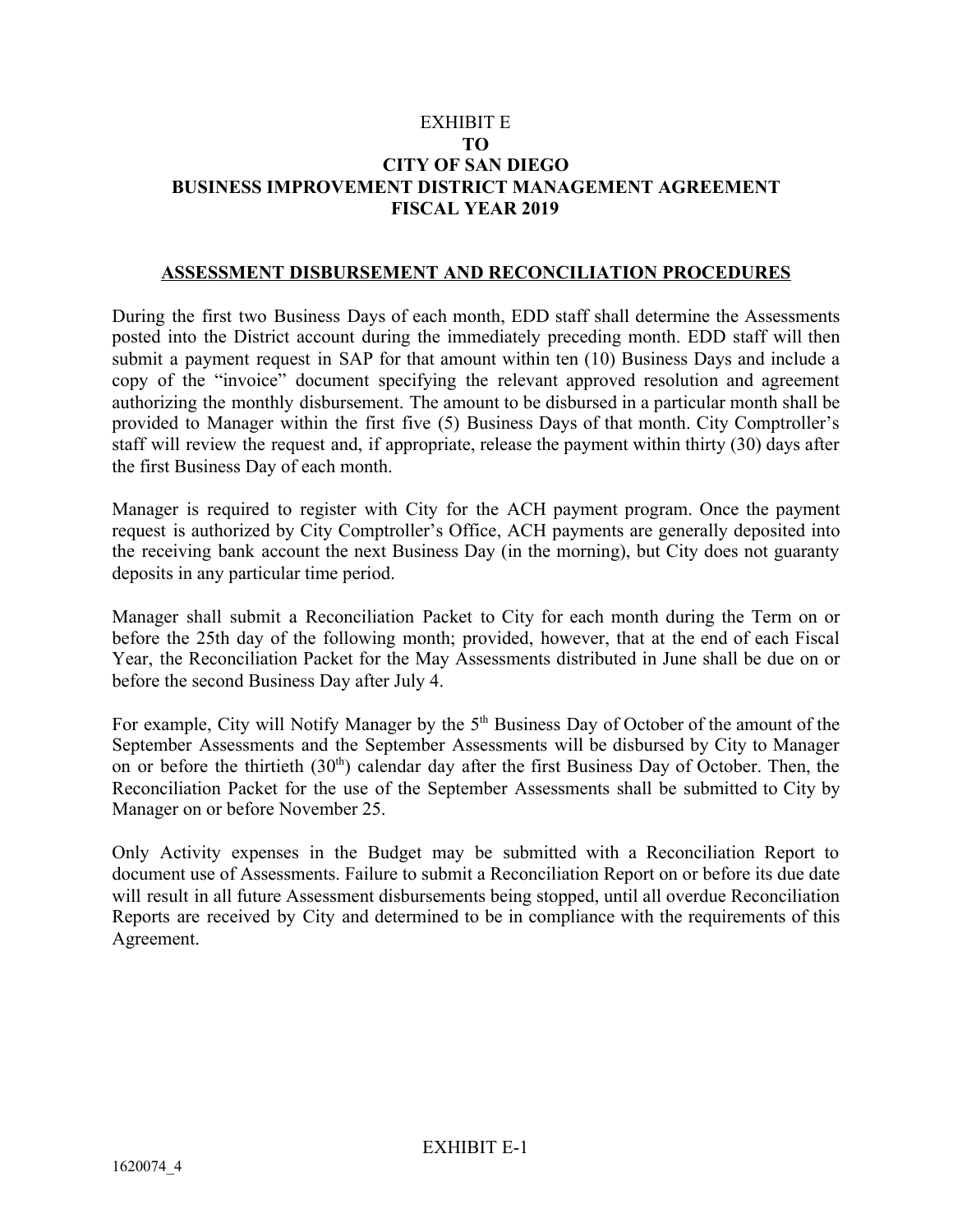The District accounting system (default software is QuickBooks, referred to as "**QB**") must be set up into classes or equivalent categories to generate appropriate reports. Classes or categories should include the following (as applicable):

- District
- PBID
- $\bullet$  MAD
- Community Parking District
- SBEP Management Grant
- SBEP City Fees and Offset Request (Month that invoice is received and paid)
- SBEP Technical Assistance Grant
- SBEP Bookkeeping Grant
- EDTS
- CDBG
- Creative Communities San Diego (Arts and Culture funding)
- Council District Awards Community Projects, Activities & Services (CPPS)
- County Grant Funding
- Other (fundraising)

The information required to be included as part of each monthly Reconciliation Packet is listed below:

- 1. A cover letter signed by the Manager Representative (who may not be the Executive Director) and all of the following information for each funding source/class/category (see accounting classes and categories listed above in this **EXHIBIT E**):
	- a. The amount of eligible District expenses;
	- b. The amount of District expenses to be applied against the corresponding month's Assessment disbursement and any Assessment disbursement amount on hand from prior months;
	- c. Expenses to be applied against the Management Grant advance; and
	- d. Any Assessment disbursement accrued for a future purpose.
- 2. Summary Profit and Loss Report\* for each funding source/class/category for the month.
- 3. Transaction Detail by Account Report\* each funding source/class/category.
- 4. Custom Journal Report\* for all transactions in the month indicating the split of each expenditure between the various funding sources/classes/categories.
- 5. Bank Reconciliation Report.
- 6. Bank Statement(s) include all pages.
- 7. Monthly Activity Report based on the Budget of proposed Activities for the Fiscal Year.
- 8. One copy of each check and invoice or receipt detailing the services/products for each expense must be submitted. All invoices shall itemize the eligible expenditures and include the names and rates of pay for contracted personnel who performed services on behalf of the District, the hours worked, and details of any reasonable and necessary out-of-pocket expenses. Statements alone are not acceptable, but may be submitted in addition to the invoice or receipt. Only those invoices and checks that pertain to City funding sources are to be submitted. These documents shall be provided in the same order as the list on the Transaction Detail by Account Report.

# EXHIBIT E-2